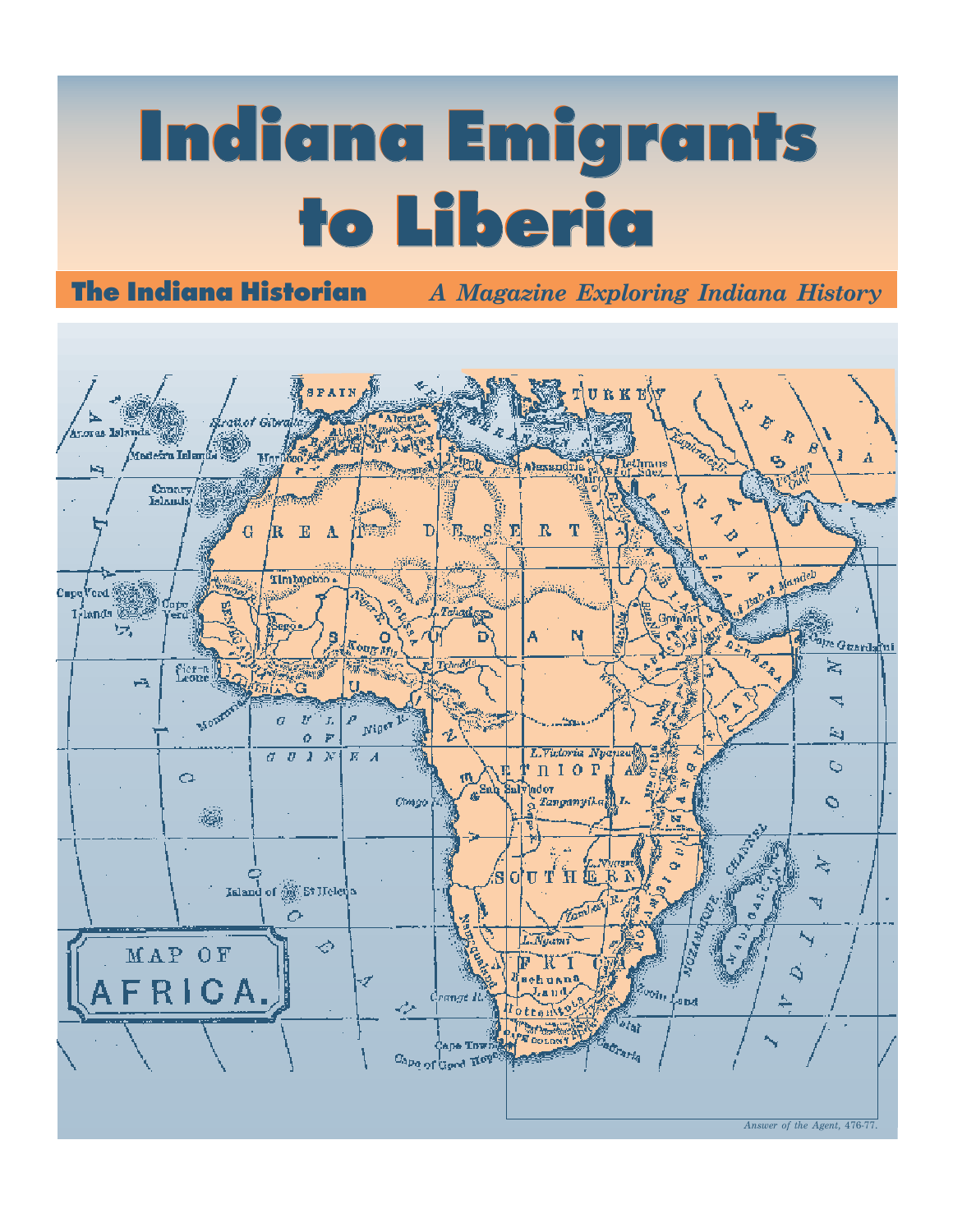## **Focus**

Front cover illustrations: On February 3, 1852, the Indiana General Assembly requested information about Liberia from James Mitchell, agent of the Indiana Colonization Society. Mitchell responded in the pamphlet, portions of which are reproduced on the cover. Pamphlet is in the Indiana Division, Indiana State Library. The map of Africa is reproduced from a school geography textbook, circa 1850.

#### **The Indiana Historian March 2000 ISSN 1071-3301 Order Number 7051**

**Editor** Pamela J. Bennett **Lead Researcher** Paula A. Bongen **Designer** Dani B. Pfaff **Contributing Editors**

Carole M. Allen, Janine Beckley, Paula Bongen, Alan Conant, Dani B. Pfaff, James Williams

The Indiana Historian provides resources and models for the study of local history to encourage Indiana's citizens of all ages to become engaged with the history of their communities and the state of Indiana.

The Indiana Historian (formerly The Indiana Junior Historian) is issued quarterly from March through December.

It is a membership benefit of the Indiana Junior Historical Society. One complimentary subscription is provided to Indiana libraries, school media centers, and cultural and historical organizations.

Annual subscriptions are available for \$5.00 plus tax. Back issues are available at individual and bulk pricing.

This material is available to visually impaired patrons in audio format, courtesy of the Indiana History Project of the Indiana Historical Society. Tapes are available through the Talking Books Program of the Indiana State Library; contact the Talking Books Program, 317-232-3702.

The Indiana Historian is copyrighted. Educators may reproduce items for class use, but no part of the publication may be reproduced in any way for profit without written permission of the Indiana Historical Bureau. Room 408, 140 North Senate Avenue, Indianapolis, IN 46204; 317-232-2535.

E-MAIL ihb@statelib.lib.in.us INTERNET www.state.in.us/history In 1852, the Indiana General Assembly formed the Indiana Colonization Board and began providing funds to help Indiana free blacks emigrate to Liberia on the western coast of Africa. Today, this may sound like an extraordinary idea, but black colonization had been proposed as early as 1815.

This issue explores black colonization and Indiana's part in the nationwide movement in the nineteenth century. The guest editor, Mary Anthrop, Lafayette, is introduced on page 3. Thanks to her for sharing her fascinating work.

On pages 4-5, there is an overview of the legal and social status of blacks in Indiana during this period.

On pages 6-9, the history of

colonization in the context of antislavery and abolitionist movements in the U.S. and Indiana is discussed.

On page 10, there is a brief overview of the founding of Liberia and conditions there at that time.

On pages 11-13, life in Liberia is presented through the stories of several emigrants, mainly from the Wabash Valley of Indiana.

On page 14, "You be the historian" provides suggestions for further work. An interesting question of a conflict of documents is also presented.

On page 15, there is the usual page of bibliography and resources.

Page 16 lists the known Hoosiers who emigrated to Liberia.

#### Questions about Liberia

HALL OF THE HOUSE OF REPRESENTATIVES. February 3, 1852.

### REV. J. MITCHELL,<br>  $A$ gent of the American Colonization Society :-

I have the honor to communicate to you the enclosed copy of a resolution this day adopted by the Indiana House of Representatives, to which an answer, at an early date is most respectfully solicited.

> I am sir, with respect, GEORGE L. SITES, Clerk of House of Representatives.

Resolved, That the Rey. J. Mitchell, Agent of the American Colonization Society, be respectfully requested to furnish to this House at his earliest convenience, answers to the following questions, viz:

1st. Should the State of Indiana dotermine to established a settlement on the coast of Africa, for the accommodation of her colored people, where will be the best point ?

2d. What will be the probable cost of procuring an extent of territory sufficient for the purpose ? what its location, health, fertility, natural productions and inducements for such a settlement?

3d. What is the character of the soil of Liberia, nature of climate, character of its inhabitants and government?

4th. What are the inducements for sending our colored population to Liberia?

5th. How much does it cost to transport emigrants to Liberia each ?

6th. What is the number of colored persons in Indiana at this time, and what proportion of them could probably be induced to emigrate to the land of their fathers? and to furnish any other information pertinent to the subject in his possession ; and that a copy of this resolution be immediately furnished to the Rey. J. Mitchell, by the clerk of this House.

Adopted February 3, 1852.

Reproduced above is the list of questions asked by the Indiana General Assembly in February 1852. The state was considering whether to support the establishment of an Indiana colony in Liberia.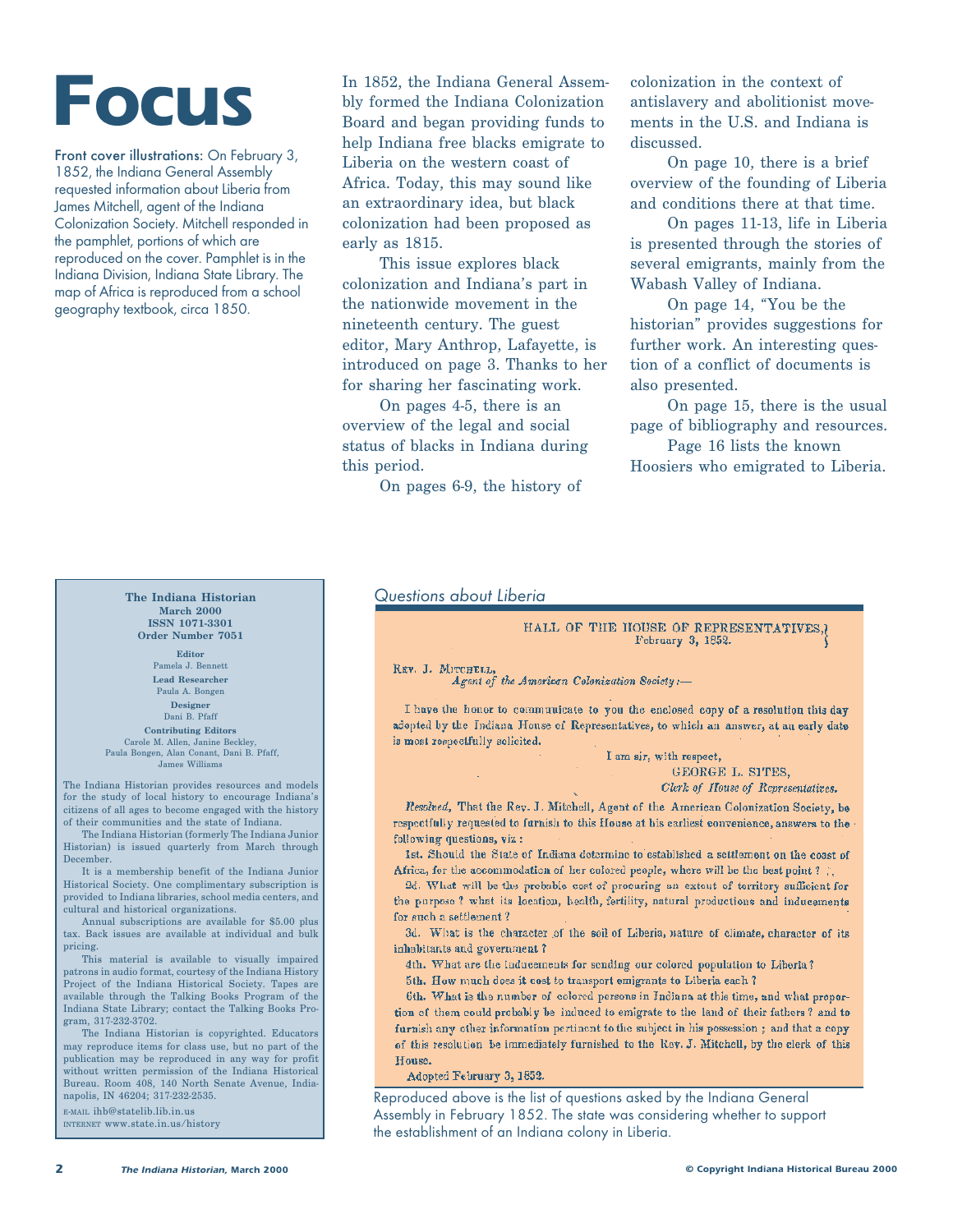### **Mary Anthrop, guest editor**

One afternoon about twelve years ago, as I was reading microfilm copies of newspapers in the Tippecanoe County Public Library, my attention wandered to a small local article. The 1854 notice announced the visit to Lafayette of John McKay, an African-American agent of the Indiana Colonization Society. Having recently returned from Liberia, he was traveling around the state recruiting emigrants and securing financial support from white benefactors. How interesting, I thought, and I copied the article.

Several years later I was asked to prepare a program on African-American life in Tippecanoe County before the Civil War. When I remembered the clipping on John McKay's visit to Lafayette, I began a research journey that would take me from county and state depositories to the Library of Congress.

Researching African-American history and the colonization movement in Indiana has been challenging as well as fascinating. Indiana references to colonization relied almost solely on Indiana governmental records, and did not reveal the emigrants' personal stories. So I turned to county secondary and primary resources.

Unfortunately secondary county histories often do not discuss minority experiences prior to the Civil War. At first, some of the fragmented glimpses of African-American life in primary sources appeared insignificant. I discovered, however, that these collected bits of primary information presented

the key to understanding nineteenthcentury African-American life.

Contemporary newspapers and periodicals occasionally made references to African Americans and their activities. Newspapers noted church and social gatherings. African-American barbers described their businesses in newspaper ads. Local white commentary on African-American activities, however, often reflected a biased viewpoint. Newspaper articles rarely quoted African Americans.

Legal documents, such as marriage records, court records, and deeds, helped to answer questions about family life, religious practices, legal disputes, and land ownership among African Americans.

Census records of 1850 listed heads of household, family members, occupations, and personal wealth. A few historical depositories held business account books, which described African-American economic exchanges.

Locating original writings of African Americans was another difficult task. The Indiana Colonization Society agents frequently quoted excerpts of emigrant letters in their reports or reprinted them in local newspapers. Some historians, however, question the authenticity of such letters. Opponents of colonization had often charged that agents had edited emigrant letters. Original copies of the letters which would prove the authenticity of the printed versions have almost all disappeared.

Curiosity prompts long-term search

#### Ho! for Liberia.

Rev. John McKey, a colored man, who returned recently from Liberia, where he had spent a few months enquiring into the conspent a few months enquiring into the condition of the new Republic, is now in this est, the authorized agent of the State Colonization Society of Indiana, soliciting money<br>to erect public buildings for the use of all  $\beta$ nization Society of Indiana, soliciting money who may emigrate from this State. He gives a  $\frac{9}{12}$ very interesting account of the far off country.<br>He says it is the finest country he ever saw, both as to external appearance, and richness of soil. The climate is not so oppressive as is generally supposed. He says he at no time experienced as warm weather as we are having in Lafayette now. Mr. McKey intends to remove to Liberia soon, and make it his permanent home, and recommends that; course to all his colored friends of Indiana The object for which Mr. McKey is soliciting funds, is a philanthropic one, and should be responded to by all benevolent hearts.

Mary Anthrop noticed this article in an 1854 Lafayette, Indiana newspaper. Her curiosity about this article has led her on a continuing search for more information about Indiana emigrants to Liberia.

The American Colonization Society Collection at the Library of Congress provides an invaluable source of primary materials; it contains letters from Indiana emigrants. Microfilm of the records is available through interlibrary loan.

I began my research journey with a single newspaper clipping. Now I have an overflowing archival box of file folders. I do not, however, consider the journey complete. On the research trail, I explored only one experience of Hoosier African Americans. Now I hope to begin a writing and sharing journey, and I encourage young historians to take on similar challenging trips.

Beginnings of slave trade; Spanish settlers to take African slaves to New **World** (Grun,␣ 227).

**1509 1518 1619 1700** Lorens de Gominot granted license to import 4,000 African slaves to Spanish-American colonies (Grun, 231).

First African slaves in North America arrive at Va. (Grun, 279). Samuel Sewall's book, The Selling of Joseph, becomes 1st American protest against slavery (Grun, 321).

Five black slaves belonging to French settlers in Vincennes are 1st documented blacks living in what is now Ind. (Thornbrough, Negro, 1).

**1746**

U.S. Congress prohibits import of slaves into U.S. (Grun, 361).

**1778**

U.S. Congress passes Northwest **Ordinance** prohibiting slavery in Northwest Territory (Hawkins, 23). Denmark becomes 1st nation to abolish slave trade (Grun, 368).

**1787 1792**

U.S. law requires escaped slaves be returned to owners (Grun, 369). **1793**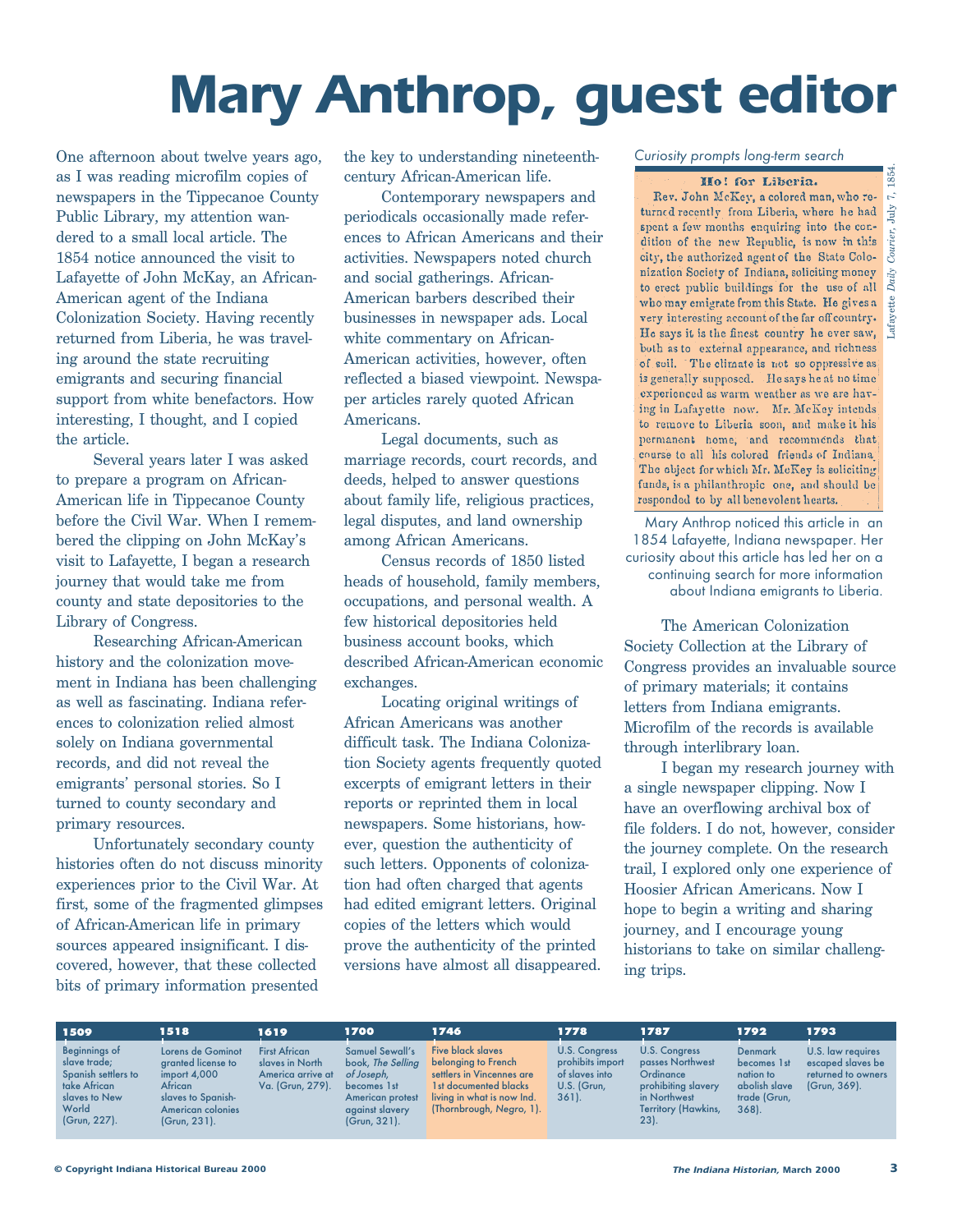## **Being black in Indiana**

The earliest report of African Americans living in what is now Indiana comes from a 1746 report on French settlements which states that forty white men and five black slaves lived in Vincennes on the Wabash River. Frenchmen living in the area continued to keep slaves throughout both the French and English occupations. After the American Revolution, the U.S. Congress adopted the Ordinance of 1787 to govern the new western territory. This Ordinance prohibited slavery and involuntary servitude in the Northwest Territory.

Many of the first white settlers in Indiana brought their slaves with them from slave states in the south. After Indiana Territory was formed in 1800, proslavery political leaders including Governor William Henry Harrison enacted laws evading the slavery prohibition in the Northwest

#### Successful barber in Terre Haute

**PRODIGY:** The 79 feet Barber Pole - the loftiest in this part of Indiana.

**Is the sign of EDWARD ROYE'S splendid open**front Barber Shop, in which is carried on Barbering, fashionable and fancy Hair Dressing; every branch of the tonsuratic business pursued; making false curls, (if the hair be furnished, to be woven.) equal to the eastern article; renewing Razors; putting the most perfect and delicate edges on them, coloring Garments, almost any shade, as done in The English factories; Renovating and Listering Garments to the appearance of new. The shop and ground being mine, with entire freedom from indebtedness to all the world (except gratitude and exchange of business.) with the best patronage of the paying kind, prove my permanent residence here. Without the fulfillment of the above promises, no charge will be made. Charges to suit the hard times, and not beyond those in the ordinary shops. Strops of those bringing razors to be renewed, re-conditioned to their first sharpening qualities, without charge. Shop a few doors North of Stewart's Hotel, (Washingtonian House.)

Terre Haute

*Wabash Courier*, September 1843.

.843

ber

Ordinance and restricting the rights of all blacks in the Territory.

By the time Indiana became a state, the antislavery faction had assumed political leadership. The 1816 Constitution clearly prohibited slavery and involuntary servitude. The effects of the 1816 Constitution and of Indiana Supreme Court rulings in favor of blacks over the next decades slowly eliminated slavery and indentured servitude in Indiana. Nothing was done however to restore civil rights to the growing black population in Indiana.

Blacks were not allowed to vote or to serve in the militia. They could not testify in court cases involving whites. Black children were not allowed to attend public schools. After 1831, black settlers in Indiana were required to register with county authorities and to post a \$500 bond as a guarantee of good behavior.

Blacks moving to Indiana belonged to one of three groups: blacks who had been free or whose families had been free for a long time in their home states; recently freed slaves; and fugitive slaves. Increasing restrictions on the liberties of free blacks living in slave states and laws prohibiting recently freed slaves from remaining in slave states provided the motivation for many to make the dangerous trek from south to north.

Edward J. Roye moved to Terre Haute, Indiana from Ohio. He owned and operated a succesful barbershop for several years before returning to Ohio and ultimately emigrating to Liberia. The text has been transcribed for readability.

North Carolina, Virginia, and Kentucky provided most of Indiana's black settlers.

At least thirty black farm communities were established, mostly in central and southern Indiana, between 1820 and 1850. Farming and farm labor were the most common occupations of blacks listed in the 1850 census. Others included barber, blacksmith, carpenter, plasterer, brickmason, whitewasher, shoemaker, cooper, teamster, cook, steward, waiter, and domestic servant. Many blacks moving to Indiana cities settled along the Ohio River where work in the river boat industry was available.

Because blacks were excluded from white society, including publicly funded schools, black settlers in Indiana established their own schools, churches, and social organizations.

Increasing tensions nationally between antislavery and slavery factions beginning in the late 1830s resulted in increasing prejudice against blacks. The culmination of this prejudice in Indiana was Article XIII of the Indiana Constitution of 1851, which stated that "No negro or mulatto shall come into, or settle in the State, after the adoption of this Constitution." Section 2 set fines for violations of the article, and Section 3 provided that money from fines be used to defray costs of sending blacks in Indiana to Liberia. Additional legislation required all blacks already living in Indiana to register with the clerk of the circuit court.

Sources: Thornbrough, *Negro*, 1, 32, 68, 142, 143, 151, 166-72; Vincent, xii, xiii.

| 1794                                                          | 1803                                                                                                                                                                                                                     | 1805                                                                                                                                                                                                                                                                                                                                           | 1807                                                  | 1807                                                                                                                                                                                                                                                    | 1807                                                                                                                                                                                                                                                                                                                        |
|---------------------------------------------------------------|--------------------------------------------------------------------------------------------------------------------------------------------------------------------------------------------------------------------------|------------------------------------------------------------------------------------------------------------------------------------------------------------------------------------------------------------------------------------------------------------------------------------------------------------------------------------------------|-------------------------------------------------------|---------------------------------------------------------------------------------------------------------------------------------------------------------------------------------------------------------------------------------------------------------|-----------------------------------------------------------------------------------------------------------------------------------------------------------------------------------------------------------------------------------------------------------------------------------------------------------------------------|
| Slavery<br>abolished in<br>French<br>colonies<br>(Grun, 371). | Ind. Territorial Leaislature<br>enacts law which allows<br>whites to hold Negroes<br>and Mulattoes, and other<br>noncitizens of U.S., as<br>slaves while legally<br>referring to them as<br>servants (Philbrick, 42-46). | Ind. Territorial Legislature enacts law allowing<br>whites to bring Negroes and Mulattoes of and<br>beyond the age of 15 into Ind. and indenture<br>them into a determined service; males under<br>15 were to serve until 35, females until 32;<br>masters required to register and post a \$500<br>bond for each servant (Philbrick, 136-39). | England<br>prohibits slave<br>trade (Grun,<br>$379$ . | Ind. Territorial Legislature<br>enacts law which allows slaves<br>to be brought into territory,<br>requiring them to sign recorded<br>agreement to serve a master; if<br>they refuse, they would be<br>removed to a slave state<br>(Philbrick, 523-26). | Ind. Territorial Legislature adds restrictions<br>for servants; requires a pass when at, or<br>more than, 10 miles from master's home,<br>unable to go to other plantations without<br>permission, and "Riots, routs, unlawful<br>assemblies, trespass and seditious speeches"<br>punished by whipping (Philbrick, 463-67). |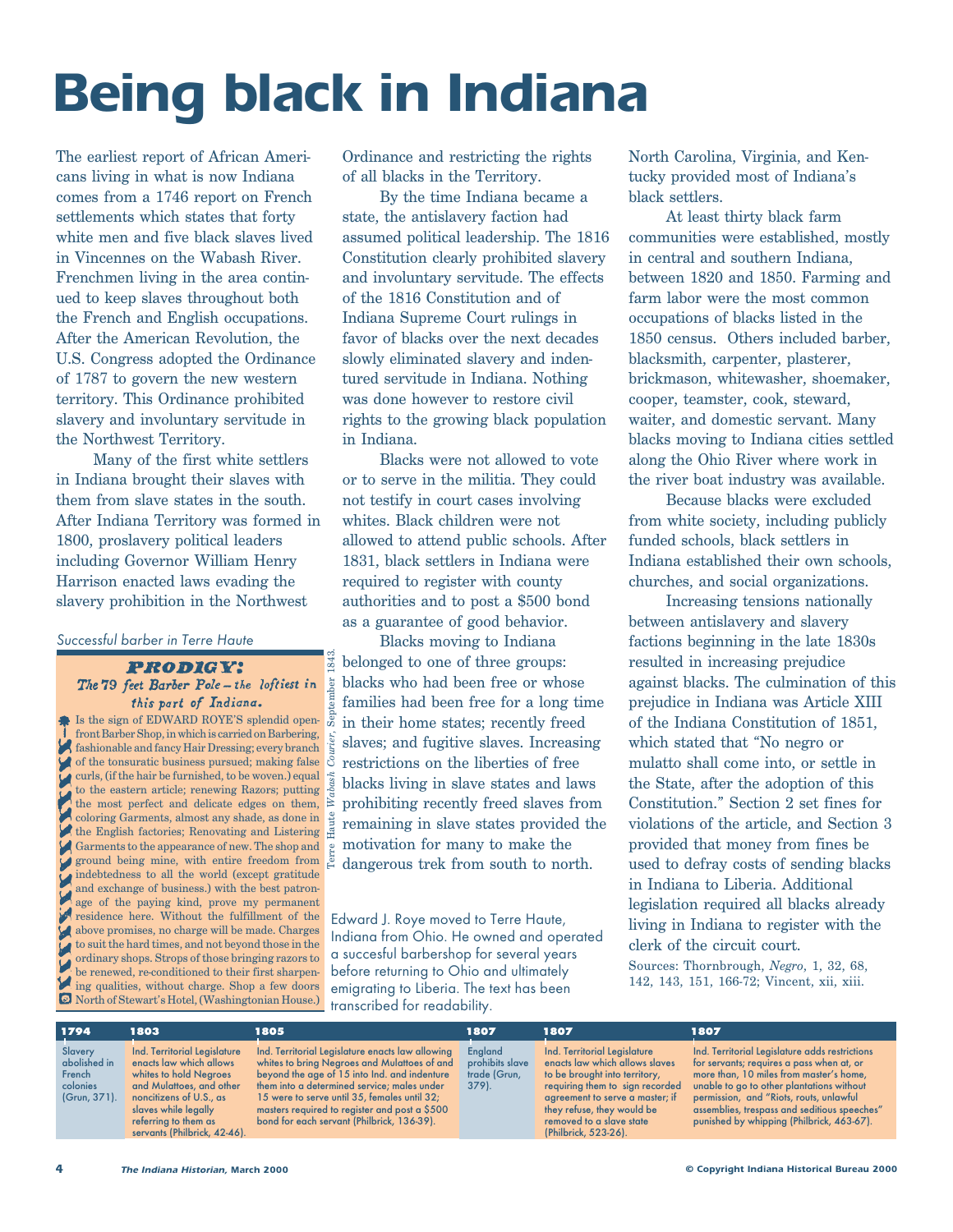#### **Total Black population in Indiana**

| Division                    |
|-----------------------------|
| Indiana                     |
| Library,                    |
| $\sqrt{s}$ State $\sqrt{s}$ |
| палапа                      |

Division

1810 1820 1830 1840 1850 1860 630 1,420 3,632 7,168 11,262 11,428

#### **Counties with largest black population**

| County        | 1820 | 1830 | 1840 | 1850  | 1860 |
|---------------|------|------|------|-------|------|
| Clark         | 138  | 243  | 388  | 582   | 520  |
| Floyd         | 69   | 265  | 402  | 574   | 757  |
| Grant         |      |      |      | 147   | 384  |
| Jefferson     | 112  | 240  | 429  | 568   | 512  |
| Knox          | 284  | 446  | 561  | 530   | 449  |
| <b>Marion</b> |      |      | 255  | 650   | 825  |
| Randolph      | 5    | 123  | 544  | 662   | 825  |
| Rush          |      | 107  | 481  | 427   | 419  |
| Vigo          | 26   | 123  | 425  | 748   | 706  |
| Wayne         | 66   | 417  | 626  | 1.036 | 870  |

Source: Thornbrough, Negro, 22, 44-45.

*Indiana State Library, Indiana Division.*

**State of North Carolina Randolph County Be it known to all** 

**whom this may concern. That where as A[las] Evans, a young man of Colour, and is a resident of the county Aforesaid, has Informed us the undersigned that he Intends traveling to the western states. And has applied to us for our comindation. This may therefore certify that he is afree man and that we have been Intimately aquainted with him for eight or ten years and so far as our knowledge extends we believe him to be avery Industrious young man one in which much confidence may be placed with good moral character**

**Givin under our hands. This September 24th d—**

**Elisha Co[f]fin**<br>**John Miller** 

**A.D. 1849 Robert Cox A. S. Harm[ey] JP**<br>Elisha Colf|fin Samuel Craven **James Curtis Calvin Henson Henry Craven Elias Hughes Samuel Allen Jack H. Allison James Scott Adam Brown Hiram Henson Daniel Henson Peter Black Hezikiah B. Allen Joseph Cox E. I. V. Craven Wm. Cox James Allen Enoch Cox**

The background document above is a reduced-size reproduction of the free papers of A[las] Evans of Randolph County, North Carolina. Free papers provided some security to free blacks travelling from southern states to northern free states. The transcription of this document, which overlays the reproduction, details the necessary information and lists the signers of the document.

After the adoption of Article XIII of the 1851 Constitution, blacks living in Indiana were required to register themselves and their families with clerks of circuit courts. The document at right is a reproduction of a registration certificate issued in Gibson County, Indiana to Gilly Ann Perry. Some Indiana counties were more diligent than others in the registration of blacks. Many of these so-called Negro Registers are available in the Indiana State Archives.

| 1808                                                         | 1815                                                                                                                                                                           | 1816                                                                                                                                              | 1817                                                                                                                                                                  | 1817                                                                                                                           | 1818                                                                                                                                                                                                                | 1819                                                                             |
|--------------------------------------------------------------|--------------------------------------------------------------------------------------------------------------------------------------------------------------------------------|---------------------------------------------------------------------------------------------------------------------------------------------------|-----------------------------------------------------------------------------------------------------------------------------------------------------------------------|--------------------------------------------------------------------------------------------------------------------------------|---------------------------------------------------------------------------------------------------------------------------------------------------------------------------------------------------------------------|----------------------------------------------------------------------------------|
| U.S. prohibits<br>slave trade<br>from Africa<br>(Grun, 378). | Paul Cuffee, black Quaker,<br>finances voyage to Sierra<br>Leone, Africa with group of<br>black Americans and<br>establishes settlement<br>(Library of Congress)<br>Timeline). | Ind. Constitution<br>forbids slavery;<br>forbids "Negroes,<br>Mulattoes and<br>Indians" to serve in<br>the militia and vote<br>(Hawkins, 84, 86). | <b>Based on Sierra Leone</b><br>settlement, white proponents of<br>black colonization form<br><b>American Colonization Society</b><br>(Library of Congress Timeline). | Samuel Milroy, Ind.<br><b>General Assembly,</b><br>proposes a resolution<br>to move free blacks to<br>the West (Crenshaw, 13). | Ind. law declares no person with a<br>fourth or more Negro blood can give<br>testimony in cases involving a white<br>party; intermarriage between whites<br>and blacks forbidden (Thornbrough,<br>Emancipation, 2). | III. Black Law<br>restricts black<br>immigration<br>(Thornbrough,<br>Negro, 56). |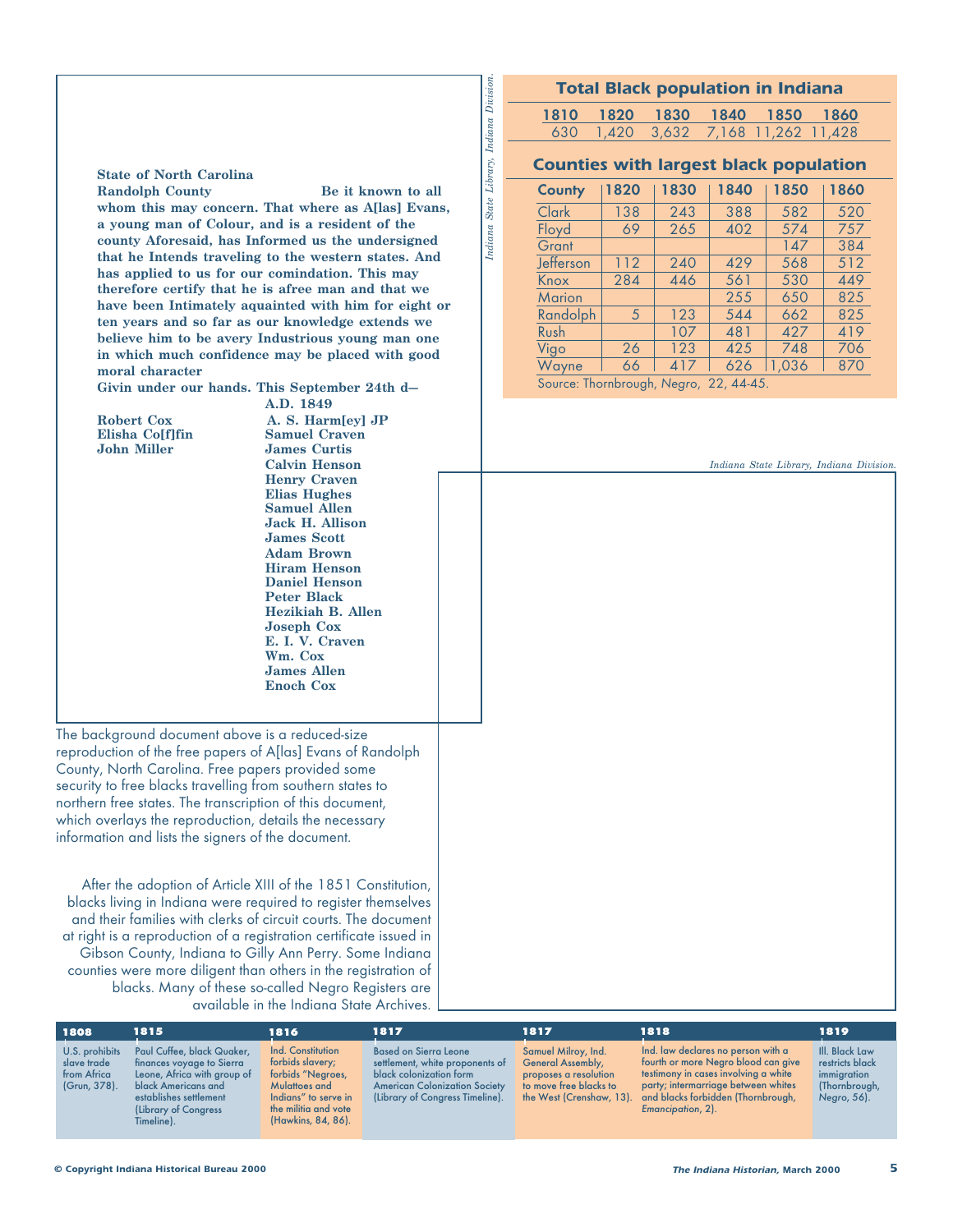### **American Colonization Society**

National society promotes colonization

COLONIZATION SOCIETY.

*The Indiana Gazette, February 10, 1820.* ίØ, The third annual meeting of the American So-The third annual inceting of the American Society for colonizing the free people of color of the lumic's states, was held at Dr. Lauric's clurch. in this city, on Saturday, January 8th. church, in this city, on Saturday, January \$th, 1820.

The meeting was epened by the following address by the Hon. Businaon WASHINGTON,

The report made to the last meeting of this Society, by the surviving agent who had been com-<br>missioned to visit. Africa for the purpose first  $\stackrel{1}{\sim}$ mentioned, must have antisfied every impartial<br>mind, that a territory of country upon the west<br>coast, sufficient in extent, and unexceptionable as to the fertility of its soil; the healthiness of its climate, and the abundance of its present products,. to supply the first wants of the Colonists, may be obtained upon the most reasonable terms.

The report of the Board of Managers made to the same meeting, confirmed, as it, now is, by particular and extensive enquiries since prosecu-. fed by the respectable, agents employed for that authentic sources, afford the most satisfactory assurances that men of improved minds, and estimable for their moral and religious principles, may be selected from the free people of color in the United States, who are not only willing, but anxious, to become the founders of the proposed Colony. The difficulty will not be to obtain emitgrants, but to make, from among the applicants, a judicious choice of persons worthy of becoming the friendship of the natives, and to make the necessary preparations for the reception of their future fellow-citizens. ' i'

The American Colonization Society raised private funds to send a representative to western Africa to purchase land suitable for black emigrants from the U.S. The ACS funded colonies that became Liberia, which still exists today. Excerpts from the Society's annual meeting, as reported in the newspapers, are reproduced above.

The American Colonization Society (ACS) was founded in 1817. It was modeled after the successful venture of Paul Cuffee, a black Quaker and maritime entrepreneur from Massachusetts. In 1815, Cuffee financed a small expedition of free blacks to the British colony of Sierra Leone. He believed blacks could more easily fulfill their potential in Africa than in the restricted legal and social climate of the United States.

At the annual ACS meeting in 1820, Bushrod Washington, nephew of George Washington, urged the state and national governments to set aside money for the establishment of a settlement on the coast of Africa. Government funding was not made available. The ACS was able, however, to raise enough private funds by 1821 to send a representative to purchase land; within three years, the ACS had sent its first emigrants to the area that became Liberia.

Almost from its inception, the ACS encountered opposition. Most black citizens believed they should

remain in the United States and fight against slavery and for equal rights as American citizens. Many white abolitionists saw the colonization movement as a slaveholders' plot to safeguard the institution of slavery by ridding the country of free blacks.

Supporters of colonization included an uneasy alliance of blacks and whites. Free blacks believed they would never see justice in the United States; emancipation for many slaves depended on their willingness to emigrate to Liberia. Some white advocates believed colonization would ensure the separation of the black and white races, others that it would provide emigrating blacks a world free of racial discrimination and prejudice. Some black and white advocates of colonization also thought the presence of black American colonists in Africa would disrupt the slave trade and help Christianize and civilize native tribes.

Sources: Crenshaw, 13-19; Thornbrough, *Negro*, 73, 74, 87.

### **"And no reasonable man can for a moment entertain the idea that coloured men can ever attain an equal standing with the whites in this country."**

*Maryland Colonization Journal,* October 1849, p. 51.

| 1820                                                                                                                        | 1820                                                                                                                                                                                                  | 1820                                                                                                                                                                                           | 1820                                                                                                                                    | 1821                                                                                                                                                                                      | 1822                                                                                                                                                                            | 1822                                                                                                                                             |
|-----------------------------------------------------------------------------------------------------------------------------|-------------------------------------------------------------------------------------------------------------------------------------------------------------------------------------------------------|------------------------------------------------------------------------------------------------------------------------------------------------------------------------------------------------|-----------------------------------------------------------------------------------------------------------------------------------------|-------------------------------------------------------------------------------------------------------------------------------------------------------------------------------------------|---------------------------------------------------------------------------------------------------------------------------------------------------------------------------------|--------------------------------------------------------------------------------------------------------------------------------------------------|
| <b>Missouri Compro-</b><br>mise-Me, enters<br>Union as free state<br>(1820); Mo. as a<br>slave state (1821)<br>(Grun, 386). | In a test case, Polly v.<br>Lasselle, Ind. Supreme<br>Court affirms that<br><b>Constitution abolished</b><br>slavery in Ind.; illegal<br>indentures still exist<br>(Thornbrough, Negro,<br>$25-27$ ). | <b>American Colonization</b><br>Society sends 1st immigrants<br>to Sherbro Island, Sierra<br>Leone; high death rate<br>results from unhealthy<br>conditions (Library of<br>Congress Timeline). | <b>January 20</b><br>Auxiliary of the<br>American<br><b>Colonization Society</b><br>organized in<br>Corydon, Ind.<br>(Crenshaw, 13-14). | <b>American Colonization</b><br>Society obtains land at<br>Cape Mesurado, Africa<br>using \$300 worth of rum,<br>weapons, supplies, and<br>trade goods (Library of<br>Congress Timeline). | Sherbro Island survivors arrive<br>at Cape Mesurado; begin to<br>build colony, Christopolis,<br>under American Colonization<br>Society agent (Library of<br>Congress Timeline). | Thornton Alexander, a free<br>black, settles in Randolph<br>Co., Ind., starting the<br><b>Greenville Settlement</b><br>(Thornbrough, Negro, 49). |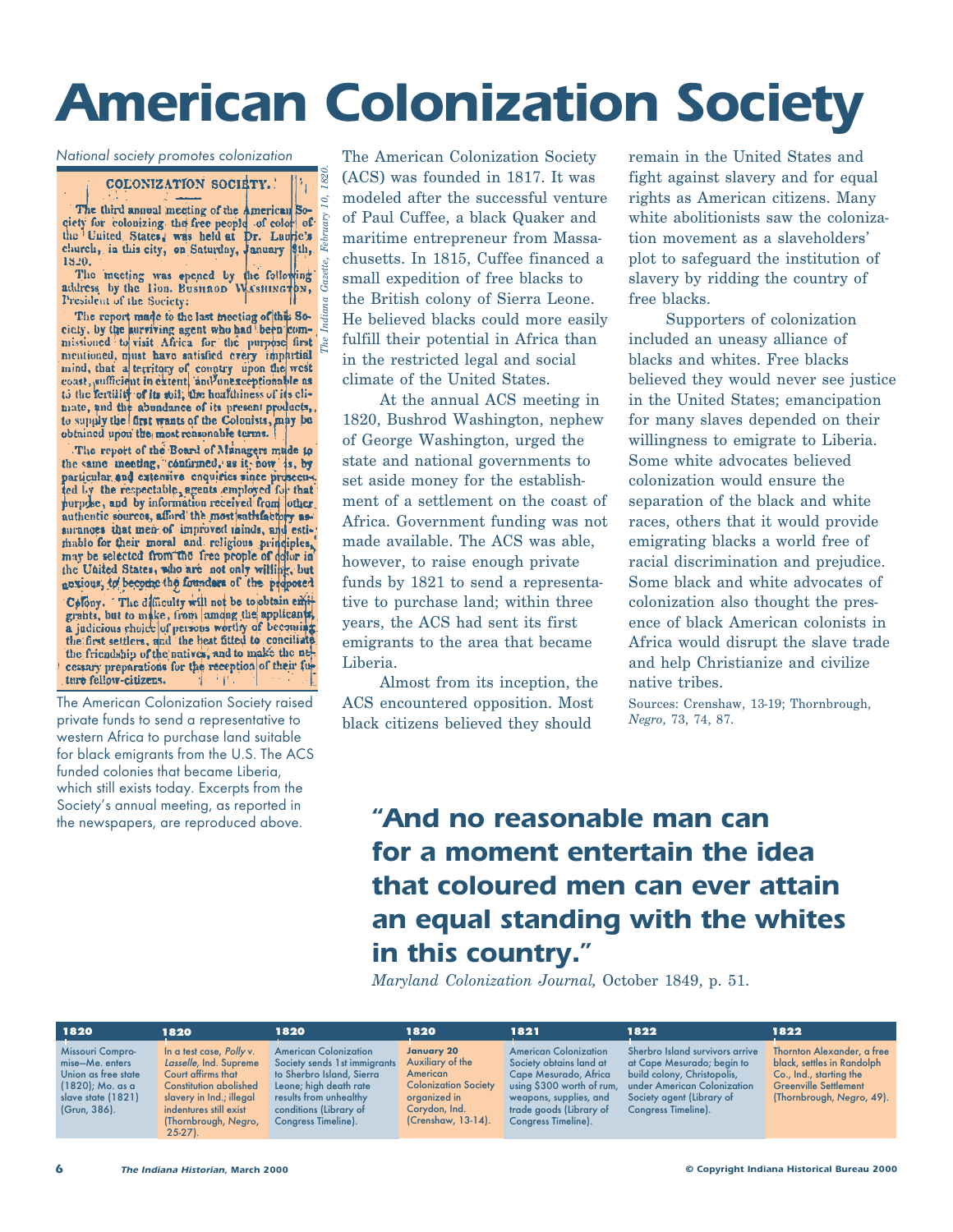### **Indiana colonization efforts**

From its headquarters in Washington, D.C., the ACS encouraged the establishment of state auxiliaries. The Corydon *Indiana Gazette*, February 3, 1820 reported on a January 20, 1820 meeting where some of the most notable citizens of the state organized an auxiliary "to aid and assist the American Colonization Society in its laudable and humane intentions."

Indiana state officials spoke in favor of the colonization effort. The Indiana General Assembly, on February 7, 1825, concurred with a resolution proposed by the Ohio legislature which asked Congress for help in promoting emancipation and colonization. Indiana Governor James Brown Ray in his 1829 message to the General Assembly applauded colonizationists and their activities.

In 1829, another group formed the Indiana Colonization Society

184

Wayne

(ICS) in Indianapolis. The ICS met annually until 1838-1839 and then became inactive. For a time, it published *The Colonizationist*.

A majority of Hoosier black citizens opposed colonization. They met in Madison and Indianapolis during the winter of 1841-1842 to discuss emigration. Delegates considered emigration to Jamaica, Canada, or Oregon, but African colonization received little support. The *Indiana Sentinel*, March 1, 1842 (excerpts printed at right) reported on the 1842 conventions which resolved against colonization.

In response to the growing agitation, the ICS renewed its activity for colonization in the fall of 1845 and hired its first regular agent, the Reverend Benjamin T. Kavanaugh, a Methodist minister from Wisconsin. He traveled throughout Indiana organizing local

Debate about emancipation and colonization

#### GREAT MEETING.

*Wayne County Record* [Indiana], October 6, 1841. UREAL MELLING of the friends ക് INERE will be a GREAT MEETING of the friends<br>
of the interdee of the inmediate<br>
of universal liberty—the friends of the inmediate<br>
friends to the scheme of colonizing them some where<br>
within the continent of America; toget October ( na], [India] shemes-with the hope of uniting the country on some shemes-with the hope of uniting the country on some middle ground; consolidate our influence in delivering the oppressed from the hands of the oppresseors, and that we ma Record County due.

The above call is made by the undersigned at the request of many citizens, who, with ourselves, are favora-<br>ble to home colonization; believing it to be a better plan than to let loose upon us, of the free States, the uncultivated negroes of the South. Come Abolitionists !- come Colonizationists!--- come all, and let us have a general discussion of our principles.

PLEASANT JOHNSON, C. W. WITT, JONATHAN WILSON, JOEL COX. September 29, 1841. 45.

By the 1830s, many people, black and white, opposed colonization. Public debates about slavery and colonization were important means of educating the public about these issues.

Black citizens met in Indianapolis on January 17, 1842 to discuss the organization of a statewide convention to promote unity among the black population regarding colonization. Excerpts from the newspaper report are reproduced at right.

#### Indiana black convention in 1842

CIRCULAR. To the Colored, Citizens of the State of Indiana. colored citizens of Indiana to co operate with them in gotting-up a national convention, to be composed of golored representatives, closeted and sent from the different States, our brothren of Madison in Jefferson county have henorably esponsed the call. The deep interest and ardent philanthropy which led ede afflicted brethren to such a frain of considerations argualized the meeting held by the brethren of Madrson, by, whose kindness we were favored with a ministrophene with a

Parsumit to the above, a meeting was held in the African M. E. Church, in Indianapolis, Marion<br>county, Indiana, on the 17th of January, 1842, to<br>take into consideration the propriety of getting up external convention, which our Madjoin brethron had not taken into consideration, ... We regret that they did not taken into consideration, ... We regret that they did not, taken into consideration, ... We regret that they

preciate like manly proceedings of our Madison<br>riends, we hope, nevertheless, that they will concur<br>riends, we hope, nevertheless, that they will concur<br>with us in getting up a State convention, and let the national delogates be then clocted. Deveralls was calculated to the enarr, and A. J.<br>Overalls was papplined accretary. Travers then<br>coffered up by Jesse White, beseeching the God of all<br>goodness to accelerate our weak but willing-faced

John G. Britton was then called on by the chairman to read the circular from Madison, and state the object of the mediate, He made some very appropriate remarks, and was followed by reveral other gentlemen. (2002) and 12 On motion of J2 O. Britton,

m Resolved, That the different committees be ap-

pointed by the Chair, which was adopted.<br>Chair, which was adopted.<br>Chained by the Chair, which was adopted. donesse the present meeting and propare resolutions for the next; which resulted in the appointment of Allen E. Graham, John G. Britton, and Jesse White

said committee. circular, to wit, that we helieve no well informed colonizationist is a devoted friend to the moral clevation of the people of color.

On motion, That we do wholly and solely believe our friends, when they tell us the importance of a our jettends, when they tell us the mapple.<br>
gradient union among our people.<br>  $\pi/3$ , White arese, and made some appropriate rest<br>
marks on the subject of the resolution, and was followed by Mr. T. Roberts.<br>
[cowdd by Mr.

general union among our people. Lencral union among our people.

among our people. The meeting then adjourned to meet again at the saine place, on the 21st instant 2.1 12 Marchant 2.1 12 Marchant 2.1 12 Marchant 2.1 12 Marchant 2.1 12 Marchant 2.1 12 Marchant 2.1 12 Marchant 2.1 12 Marchant 2.1 12 Marchant 2.1 12 Marchant 2.1 12 Marchant 2.1 12 Marcha

| 1825                                                                                                                                                                                                                                                                                                           | 1825                                                                                                                                                                                                                        | 1825                                                                                                     | 1827                                                                                                                                                                                                    | 1829                                                  | 1829                                                                                                                                               | 1829                                                                                                         |
|----------------------------------------------------------------------------------------------------------------------------------------------------------------------------------------------------------------------------------------------------------------------------------------------------------------|-----------------------------------------------------------------------------------------------------------------------------------------------------------------------------------------------------------------------------|----------------------------------------------------------------------------------------------------------|---------------------------------------------------------------------------------------------------------------------------------------------------------------------------------------------------------|-------------------------------------------------------|----------------------------------------------------------------------------------------------------------------------------------------------------|--------------------------------------------------------------------------------------------------------------|
| <b>American Colonization Society agent</b><br>and residents of Christopolis form<br>constitution, government, and digest<br>of laws of Liberia; settlement renamed<br>Monrovia after U.S. President James<br>Monroe; colony as whole formally<br>called Liberia (free land) (Library<br>of Congress Timeline). | <b>February 7</b><br>Ind. General Assembly concurs<br>with resolution of Ohio<br>legislature recommending to<br>U.S. Congress a plan for<br>promoting emancipation<br>and foreign colonization<br>(Thornbrough, Negro, 75). | <b>Black community,</b><br>Cabin Creek.<br>Randolph Co., Ind.<br>founded<br>(Thornbrough,<br>Negro, 49). | U.S. slave states, anxious<br>to get rid of free blacks,<br>organize colonization<br>societies and found<br>colonies in Liberia; many<br>force blacks to<br>emigrate (Library of<br>Congress Timeline). | <b>Mexico</b><br>abolishes<br>slavery<br>(Grun, 393). | Ind. General Assembly<br>passes a resolution in<br>favor of federal aid to<br><b>American Colonization</b><br>Society (Thornbrough,<br>Negro, 75). | <b>November</b><br>Ind. Colonization<br>Society organized in<br>Indianapolis<br>(Thornbrough,<br>Negro, 75). |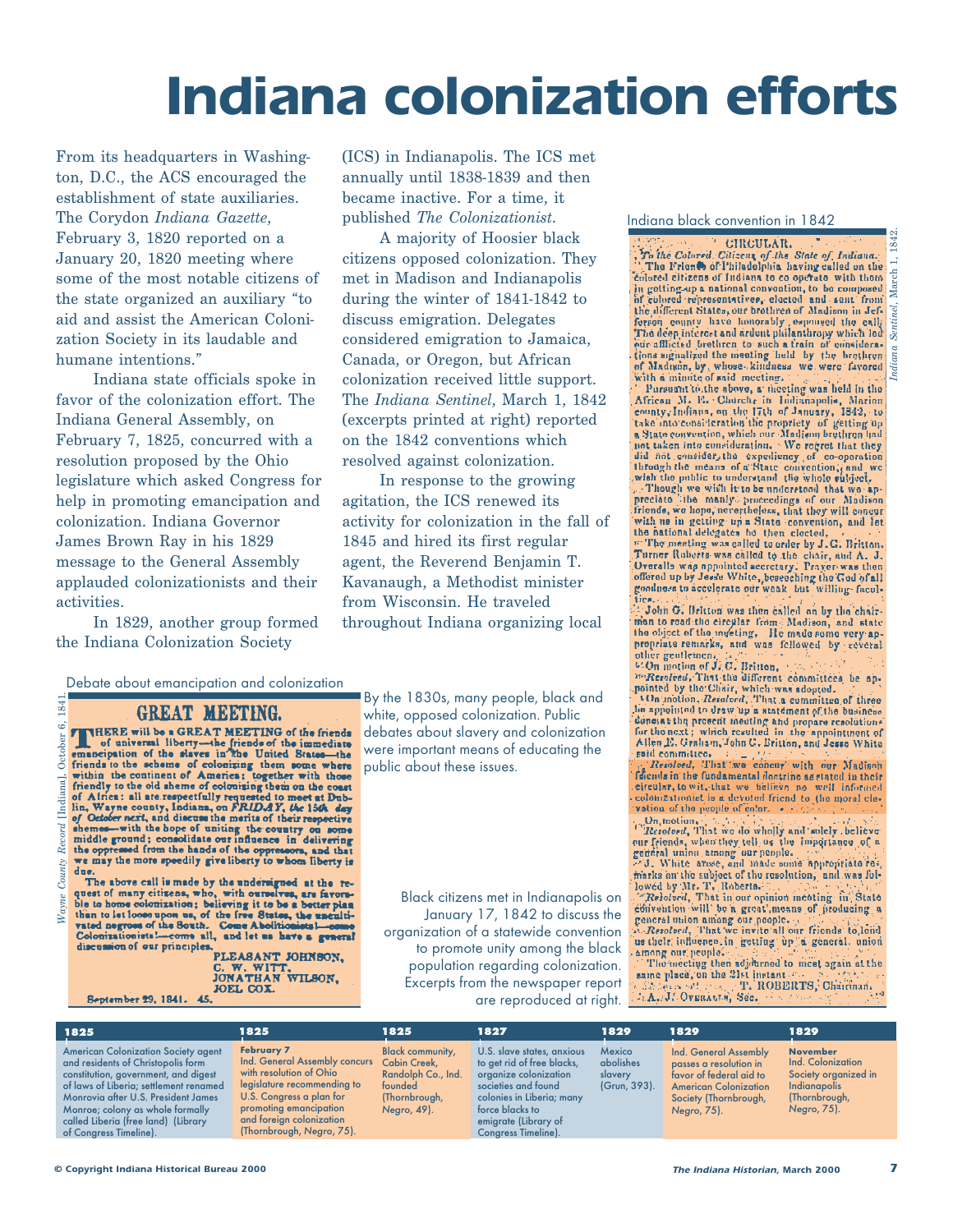#### Colonization society needs money

#### COLOMIZATION SOCIETY -- ITS WANTS.

The Society has sent out five ships within the past year. But owing to the influence of<br>of the late epidemic, and other exciting causes,<br>the collections of her "agents have not<br>been equal to her wants. So that now in the end of the year she finds herself embarrassed<br>with a heavy debt. The following extract and<br>from a letter of her laborious Secretary, Rev. Wm. McLain, will show you her wants for the year 1850:

#### "COLONIZATION ROOMS.

*Cambridge Reveille*, January 5, 1850.

"COLONIZATION HOOMS."<br>Washington Dec. 14, 1849. ("Yours of the fith fields" We are in<br>great want of funds. There are 224 who<br>want to go in the packet of January; of them<br>140 are slaves, whose freedom depends on<br>their going whom 150 are slavest About 150, want to<br>go from New Orleans in February, of whom a number are slaves! To send all these we want 830,000."

Of the company that goes from New Orleans a number will be from Indiana. Three have gone from the north of out State by the way of New York, and others in that section are expected to follow in a short time Thus the stream of emigration has started, and we<br>ask the people of Indiana to encourage it by all righteous means.

Our State has rendered a respectable revenue to the Parent Suciety within the lest year, and we hope the coming year will be more productive. To all our friends we therefore day come to our help new-for now is our time of need. If you have any money to give to the work of colonization, enclose it in a letter and send it to the Rev. Wm. McLain, Washington City, D. C., or to me at Indianapolis.

J. MITCHELL, Agont A. C. S. Indianapolis, Dec. 20, 1849. 027 The papers throughout the State will please copy the above statement.

James Mitchell, agent of the Indiana Colonization Society, circulated a report to newspapers in Indiana asking for more funds to transport blacks, including those from Indiana, to Liberia.

auxiliaries, soliciting funds, and recruiting emigrants to Liberia.

After several meetings in Indianapolis in 1845, Kavanaugh met with the ICS Board of Managers which decided that an Indiana black citizen should go to Liberia and report back to other Indiana citizens. At a December 1845 meeting, the ICS resolved to request all ministers in the state to take up collections for the ACS on the Sunday nearest July 4. The ICS also made plans to provide the newsletter of the ACS, *The African Respository*, to all ministers.

With ICS approval, Kavanaugh secured the services of the Reverend Willis R. Revels, a traveling African Methodist Episcopal minister. Kavanaugh believed Revels had great influence within the black community in Indiana. Revels won approval from black citizens at meetings in Terre Haute and Lafayette, but he soon gave up his

post. According to Kavanaugh, he was pressured by abolitionists to resign.

The Reverend James Mitchell, a young Methodist minister from Franklin, replaced Kavanaugh as agent of the ICS. Under Mitchell's direction, most of Indiana's emigrants removed to Liberia. Mitchell persuaded William W. Findlay, who emigrated in 1850, to write his appeal "To the Colored People of Indiana." In this 1849 circular, Findlay outlined his reasons for emigrating and invited other blacks to join him. Excerpts are printed below.

Findlay's appeal caused Fort Wayne blacks to voice an extremely strong denunciation of African colonization. Excerpts are printed on page 9.

Sources: *Eleventh Annual Report of the Indiana Colonization Society*, 12, 15; Riker and Thornbrough, 469-70; Thornbrough, *Negro*, 77, 75, 79-81, 87.

Excerpts from Findlay's Appeal "To the Colored People of Indiana"

#### APPEAL OF WM. W. FINDLAY, To the Colored People of Indiana.  $How$

the white citizens of the United States.

But such independence we cannot obtain in the United States, therefore I will seek it outside the United States. I will seek it where I know I can find it, and that is in the Republic of Liberia, which is the only christian Republic where the colored man can find a quiet and secure home.

Thousands have gone can colored men be made truly inde- from this land to that, and all who pendent? After much anxious and have been industrious have done well, painful inquiry, I have concluded, many of them are becoming wealthy, that to be *truly* independent, we must but what is best, they are all free! enjoy rights and privileges as broad Come, let us go and cast our lot in and as liberal as those enjoyed by with them and be free likewise.

> No time should be lost, act now, act for yourselves, your children and your race.

WM. W. FINDLAY, Covington, Ind., April 6th, 1849.

*African Repository and Colonial Journal*, June 1849, 177-78

| 1829                                                                                                         | 1830                                                                                                | 1830                                                                                                      | 1831                                                       | 1831                                                                                                                                                  | 1831                                                                                                                                                                                                          | 1832                                                                                          | 1833                                                            | 1837                                                                                 |
|--------------------------------------------------------------------------------------------------------------|-----------------------------------------------------------------------------------------------------|-----------------------------------------------------------------------------------------------------------|------------------------------------------------------------|-------------------------------------------------------------------------------------------------------------------------------------------------------|---------------------------------------------------------------------------------------------------------------------------------------------------------------------------------------------------------------|-----------------------------------------------------------------------------------------------|-----------------------------------------------------------------|--------------------------------------------------------------------------------------|
| Beech, a black<br>community, begins Ind., site of large<br>in Rush Co., Ind.<br>(Thornbrough,<br>Negro, 49). | Lost Creek, Vigo Co.,<br>land purchases by<br>free blacks from N.C.<br>(Thornbrough,<br>Negro, 51). | <b>First national</b><br>black convention<br>held in<br>Philadelphia, Pa.<br>(Thornbrough,<br>Negro, 78). | Nat Turner, a<br>slave revolt in<br>Va. (Grun,<br>$394$ ). | <b>William Lloyd</b><br>free black, leads Garrison begins to<br>publish abolitionist<br>periodical, The<br>Liberator in Boston,<br>Mass. (Grun, 395). | Ind. General Assembly<br>passes act which requires<br>blacks to post a \$500<br>bond as a guarantee not<br>to become a public charge<br>and as a pledge of good<br>behavior (Laws [revised],<br>1831. p. 375. | New England<br><b>Anti-Slavery</b><br>Society established<br>in Boston, Mass.<br>(Grun, 397). | <b>British Empire</b><br>abolishes<br>slavery (Grun,<br>$399$ . | U.S. Congress<br>passes Gag Law,<br>suppressing debate<br>on slavery<br>(Grun, 403). |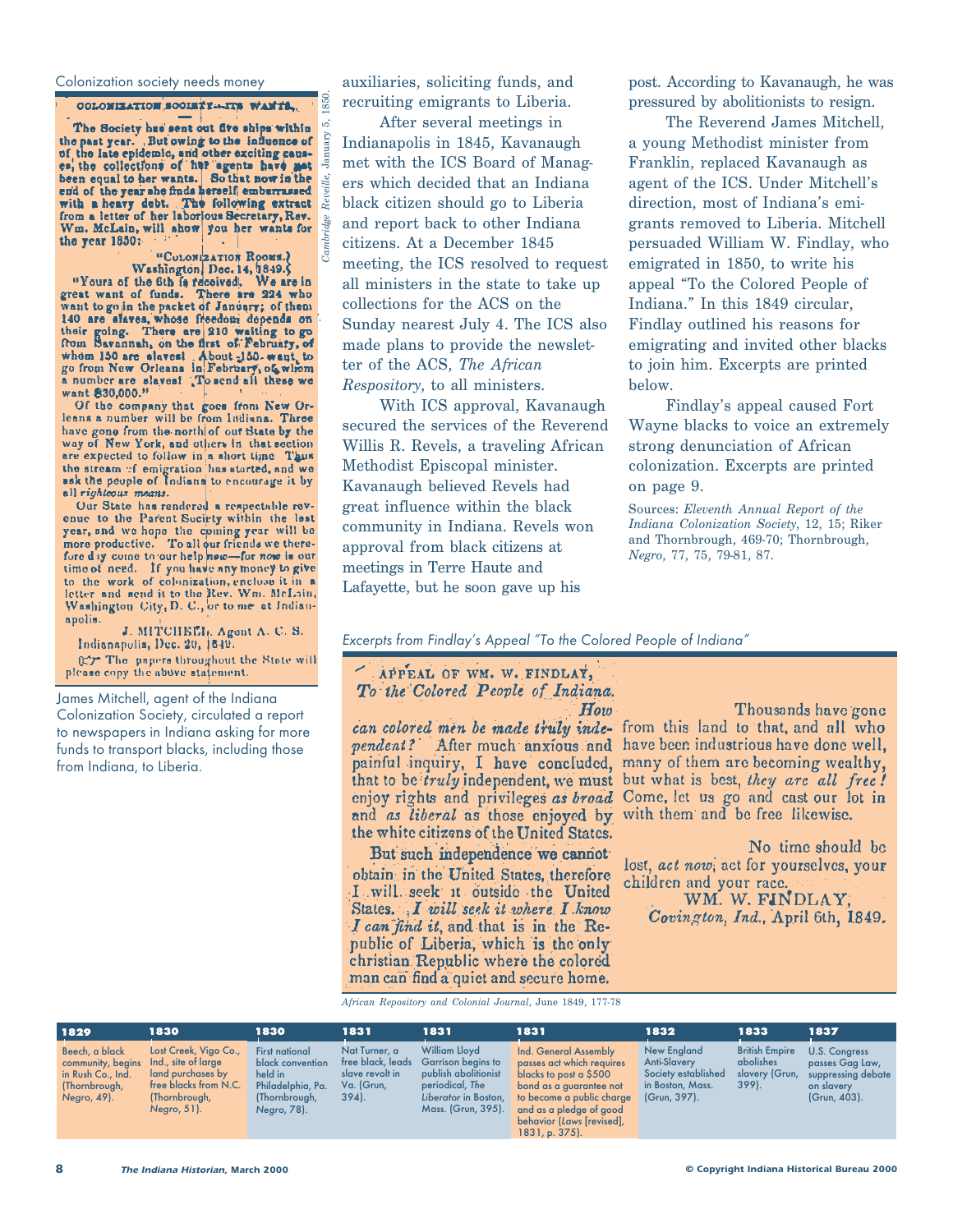### **State government support**

Article XIII of Indiana's 1851 Constitution prohibited settlement of blacks in the state and provided for support of colonization. It also directed the Indiana General Assembly to pass laws to implement Article XIII.

The General Assembly in 1852 enacted, and Governor Joseph A. Wright signed, a law establishing the Indiana State Board of Colonization. The law appropriated \$5,000; \$3,000 was for purchase of land in Liberia for Indiana emigrants. Additional funds were for transportation and support of emigrants during the transition period in Liberia.

The General Assembly continued support in 1853. The Colonization Board appointed the Reverend John McKay, a black African Methodist Episcopal minister, as agent for the board to purchase land in Liberia and promote colonization among Indiana black citizens.

McKay escorted two groups of Indiana emigrants to Liberia in 1853 and toured Liberia. He was enthusiastic about the potential of Liberia after talking with Indiana emigrants already settled there. With board assistance, forty-six people emigrated from Indiana in 1853-1854. In 1855, there was a

change in board policy about land for Indiana emigrants, and McKay resigned.

By the end of 1858, there had been a total state appropriation of \$15,000. Of that amount, \$6,499 had been spent: \$3,025 for salaries and \$3,245 for emigration expenses. Eighty-three Indiana emigrants, from February 1840 to November 1862, have been identified. Of those, the State Board of Colonization assisted only forty-seven. The final report of the board in 1863 recognized its failure.

Sources: Crenshaw, 16-19; Thornbrough, *Negro*, 88-89, 91; various state reports.



1853),15.

From November 1852 to November 1853, thirty-three black Indiana citizens emigrated to Liberia. The secretary of the Indiana State Board of Colonization, in 1853, reported to the Governor that \$1,650 (\$50 per person) had been expended for their travel. During that time, the Indiana General Assembly

War.



No COLONIZATION.-We copy from the Bugle the following account of full enjoyment of liberty and the cicty has sent forth to the world this proceedings at a meeting of the colored people of Fort Wayne, Ind. The meeting was called to take into consideration the merits of an appeal made to the colored people of that State, by Wm. W. Findlay, urging<br>them, if they would enjoy social, civil and political privileges, to colonize in Liberia. Here is the answer to that appeal:

Though denied in some things the pursuit of happiness at present, broad declaration, we feel insulted which are awarded to the whites, yet we are determined to use all and when a colored man becomes lawful means, and to continue in so the tool of such society, or on his doing, until we shall be allowed the own responsibility advocates Colofull privileges of American citizens; nization, we look upon him as refor our forefathers fought, bled and creant to the best good of his race. died, to secure for us and to us these things, in common with other citizen soldiers, in the Revolutionary

That since the Colonization Sowhen asked to emigrate to Liberia;

appropriated \$3,000 to the ACS for emigration of Indiana blacks. From: Report of the Secretary of the State Board of Colonization of the state of Indiana for 1853 (Indianapolis,

> That, while we will labor to elcvate our race and secure to them the enjoyment of equal civil and political privileges with the whites, we feel bound to labor to prevent our people from colonizing in Liberia;<br>for every one that leaves this country for that American Golgotha, weakens our hands and throws obstacles in our way that are hard to be overcome.

*African Repository and Colonial Journal*, October 1849, 311-13.

| 1837<br>l 1    | 1838                                     | 1839            | 1842             | 1843                      | 1843                    | 1846                           | 1847                     |
|----------------|------------------------------------------|-----------------|------------------|---------------------------|-------------------------|--------------------------------|--------------------------|
| <b>Roberts</b> | <b>Colonies of American Colonization</b> | Revolt on the   | Miss. settlement | Ind. General              | Ind. laws prevent       | <b>Commonwealth of Liberia</b> | Liberian Declaration     |
| Settlement, a  | Society, Va., and Pa. merge into         | Amistad; slaves | on Sinoe River   | <b>Assembly restricts</b> | Nearoes and             | angers local traders and       | of Independence          |
| black com-     | Commonwealth of Liberia; claim           | overpower       | joins Common-    | public schools,           | Mulattoes from          | British merchants with taxa-   | adopted and signed;      |
| munity, begun  | control of settlements from Cestos       | Spaniards       | wealth           | previously open           | marrying whites and     | tion; British do not recognize | <b>British recognize</b> |
| in Hamilton    | River to Cape Mount; adopt new           | (amistad.mystic | of Liberia       | to all, to white          | serving as witnesses    | commonwealth sovereignty;      | independence and         |
| Co., Ind.      | constitution and appoint governor        | seaport.org/    | (Library of      | children only             | against whites in court | colonists vote for indepen-    | sovereignty, U.S.        |
| (Thornbrough,  | in 1839 (Library of Congress             | timeline/       | Congress         | (Thornbrough,             | (Laws [revised]         | dence (Library of Congress     | does not (Library of     |
| Negro, 50).    | Timeline).                               | amistad.html).  | Timeline).       | Negro, 162-64).           | $1843$ , pp. 595, 718). | Timeline).                     | Congress Timeline).      |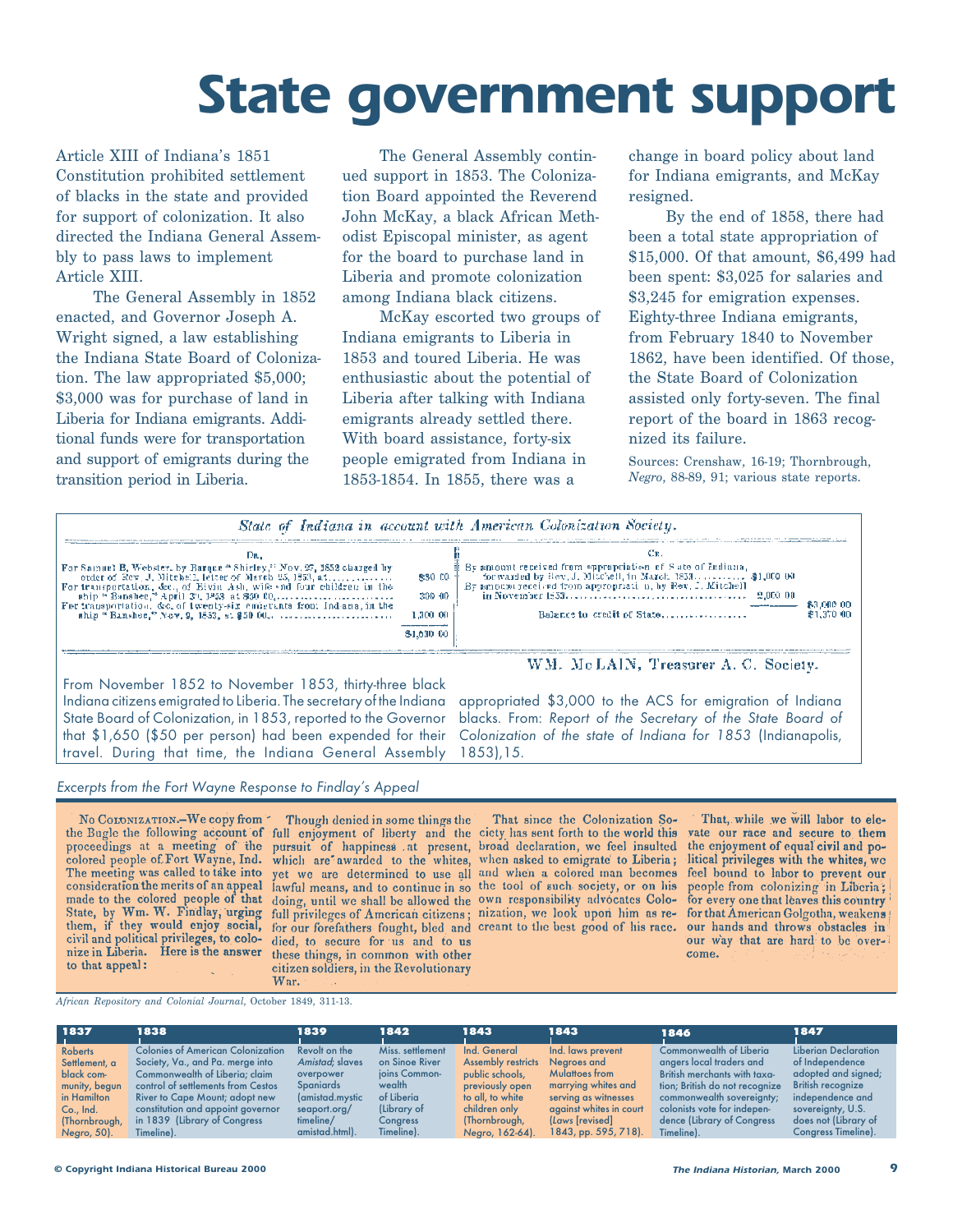### **Life in Liberia**

In 1821, the American Colonization Society (ACS) purchased land from the Dey and Bassa peoples along the west coast of Africa in the area of Cape Mesurado. Some slave states in the U.S. became interested in colonization and established settlements in nearby independent colonies. In 1838, the Virginia Colonization Society, the Quaker Young Men's Colonization Society of Pennsylvania, and the ACS settlements merged to form the Commonwealth of Liberia. The Mississippi settlement joined in 1842.

Since European nations denied the legitimacy of Liberia by refusing to pay custom duties, Liberia declared its independence in 1847. Many European nations were quick to recognize Liberia as an independent nation. The U.S., however, did not recognize Liberia until 1862.

Liberia eventually controlled an area of 38,250 square miles. As a republic, Liberia had a miniature representation of the U.S. government. There was one major difference. In Liberia, no white person could become a citizen or hold a government position.

The oldest and largest settlement in Liberia is Monrovia. It sits on an elevated site near the



Mesurado River. Behind Monrovia is a bold promontory, Cape Mesurado. Coastal land nearby affords a safe harbor.

In the mid-nineteenth century, the town of Monrovia was threefourths of a mile in length. The population was 1,500. The settlers' homes of wood, stone, and brick sat on one-fourth acre lots. The houses were usually one-story or a storyand-a-half high.

As Monrovia was the seat of government, a large stone building served as a state house. There was also a large stone prison. The Methodists, Baptists, and Presbyterians all had stone houses for public worship.

In Liberia's humid tropical climate, temperatures remained between 65° and 90°, year round with distinct wet and dry seasons.

Most emigrants planned to farm or garden. The ACS instructed them to bring hoes, spades, and rakes. Settlers could not always grow the same crops as they did in the U.S. Corn, for example. did not grow well in some soils in Liberia.

Sources: Library of Congress, *American Memory* web site, http://rs6.loc.gov/ ammem/gmdhtml/libhtml/liberia.html; Lugenbeel, *Sketches*; "Information About Going to Liberia," *African Repository and Colonial Journal,* April 1852.

| 1848                                                                                                | 1850                                                                                     | 1850                                                                                                                                                                                       | 1851                                                                                                                                                                                                              | 1851                                                                                         | 1852                                                                                                                                                                                                               | 1853                                                                                                                                                             | 1861                                                                                          | 1861-1865                              |
|-----------------------------------------------------------------------------------------------------|------------------------------------------------------------------------------------------|--------------------------------------------------------------------------------------------------------------------------------------------------------------------------------------------|-------------------------------------------------------------------------------------------------------------------------------------------------------------------------------------------------------------------|----------------------------------------------------------------------------------------------|--------------------------------------------------------------------------------------------------------------------------------------------------------------------------------------------------------------------|------------------------------------------------------------------------------------------------------------------------------------------------------------------|-----------------------------------------------------------------------------------------------|----------------------------------------|
| Liberian<br>Constitution<br>ratified; 1st<br>election<br>held (Library<br>of Congress<br>Timeline). | U.S.<br>population of<br>23 million<br>includes 3.2<br>million slaves<br>$(Grun, 417)$ . | U.S. Congress passes<br><b>Fugitive Slave Act; denies</b><br>jury trial to alleged fugitives,<br>federal officers enforce<br>return of blacks to south<br>(Thornbrough, Negro,<br>114-15). | Article 13 of 1851 Ind.<br><b>Constitution prohibits blacks</b><br>from entering Ind.; provides<br>money to send current black<br>residents to colonize Liberia.<br>Africa (Thornbrough,<br>Negro, 67-68, 84-85). | Liberia<br>College<br>founded in<br><b>Monrovia</b><br>(Library of<br>Congress<br>Timeline). | Ind. General Assembly<br>passes act to provide<br>colonization for Negroes<br>and Mulattoes with<br>$$5,000$ appropriation;<br>establishes State Board of<br><b>Colonization (Laws</b><br>[revised] 1852, p. 222). | Ind. State Board<br>of Colonization is<br>given power to<br>commisssion an<br>agent to assist it,<br>with a salary not<br>exceeding \$600<br>(Laws 1853, p. 23). | Approximately<br>11,000 blacks<br>live in Ind.<br>(Thornbrough,<br>Emancipa-<br>fion. $12$ ). | U.S. Civil War<br>(Grun, 424,<br>428). |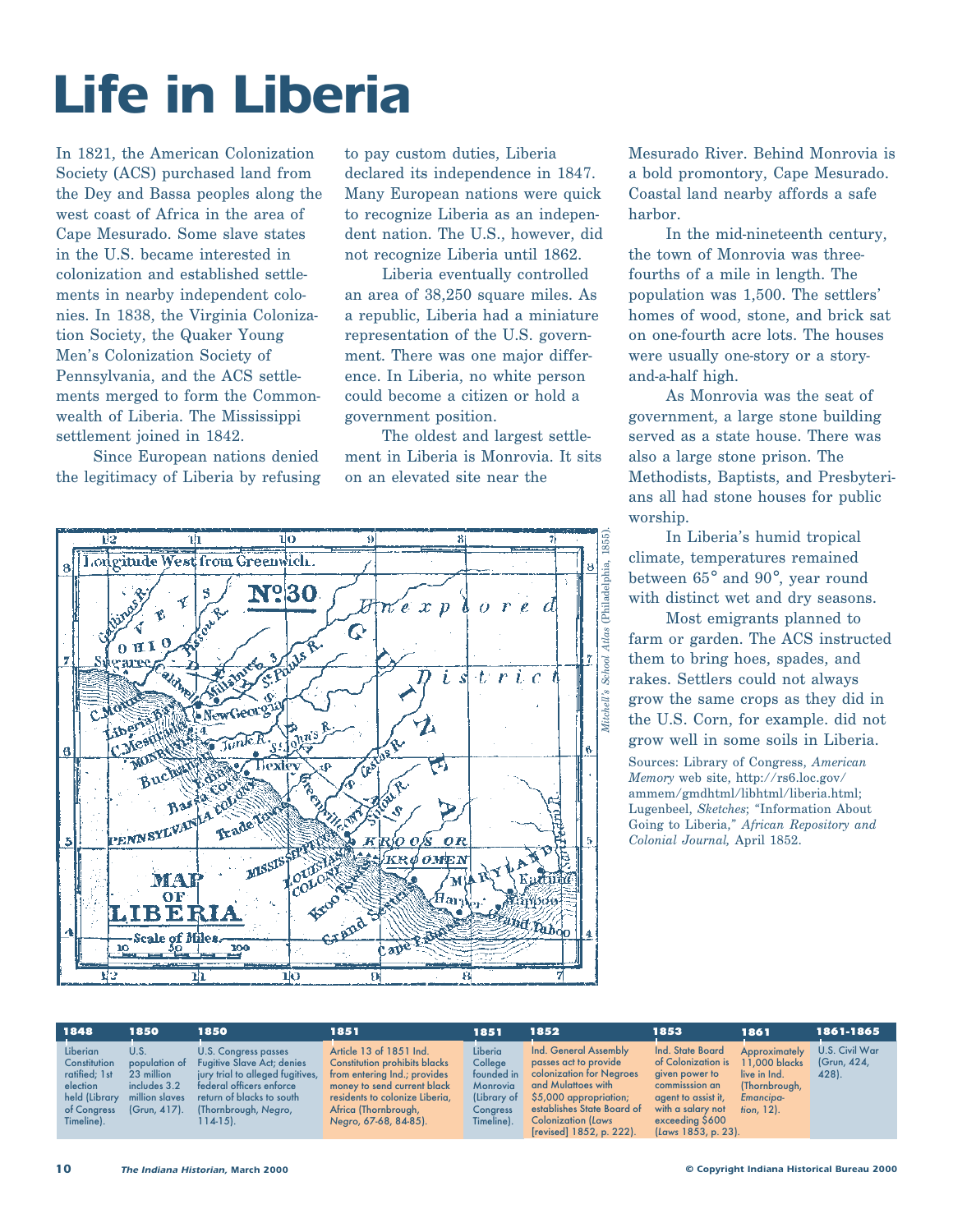### **Indiana emigrants to Liberia**

Eighty-three emigrants from Indiana to Liberia have been identified. The first record of Hoosier emigrants sailing to Liberia is on the *Saluda* in February 1840. The western counties of Indiana sent more emigrants than the eastern counties, perhaps because of the heightened influence of the Quaker abolitionists near the Ohio border. Almost ninety percent of the emigrants left Indiana between 1850 and 1854, shortly after Indiana passed Article XIII of the 1851 Constitution.

Despite the positive reports about Liberia, the Indiana Colonization Society and Indiana State Board of Colonization agents and several Indiana emigrants were never able to raise large parties of colonists. Those who did choose to emigrate, however, were most often members of freeborn family groups. Only a few Hoosier emigrants were emancipated slaves.

In letters back to Indiana, emigrants often reported how their families reacted to the acclimation fever caused by the tropical

climate. If all members of the family survived the fever, they felt very fortunate.

Few emigrants provided accounts of their experiences. Some wrote application letters to the ACS. Local newspapers occasionally published correspondence from Liberian emigrants. A few original letters exist in archival collections. Letters are also included in official state and ICS reports. These primary resources present incomplete but inspiring stories of courage and determination.

#### **Edward J. Roye**

Edward J. Roye, fifth President of Liberia, is the best known Liberian emigrant with Hoosier connections. Roye was born in Newark, Licking County, Ohio, in 1815. In 1833, he enrolled at Ohio University at Athens, acquiring three years of education. He taught one year of school at Chillicothe, Ohio.

In 1837, Roye headed west and stopped in Terre Haute. Within a few blocks of the public square in Terre Haute he purchased a large two-story building and opened a shop with the remainder of his trade goods. Between 1838-1844 Roye bought additional properties, hired barbers, and established the first bathhouse in Terre Haute.

Roye left Indiana in 1845 to attend Oberlin College in Ohio. He initially intended to study French in order to emigrate to St. Domingo. He later claimed he had opposed colonization most of his life, but that a fellow boarder at Oberlin convinced him of the virtues of Liberia.

In 1846, Roye purchased trade goods and passage on the *Barque Chatam* for Liberia. He became a wealthy merchant owning several sailing vessels. His ships were the first to carry the Liberian flag into American and European ports.

Library of Congress, Prints & Photographs Division, dag3d01933.

Prints & 1

Congr  $\circ$ f C Yл

Photographs

933.

Division,

Roye's interest soon turned to politics. In 1849 he became the Speaker of the House of Representatives, and from 1865-1868 he served as Chief Justice. Elected president in 1870, Roye proclaimed an ambitious program of financial, educational, and transportation improvements. To implement his ideas Roye sailed to England to settle a boundary dispute and negotiate a loan. His activities led to resentment and accusations of embezzlement. In October 1871, he was deposed from office and summoned to trial. He escaped, but allegedly drowned attempting to reach an English steamer in Monrovia's harbor.

Edward J. Roye, c. 1856-1860, as senator from Montserrado County, Liberia.

Sources: Svend E. Holsoe, "A Portrait of a Black Midwestern Family During the Early Nineteenth Century: Edward J. Roye and His Parents," *Liberian Studies Journal,* Vol. 3:1 (1970-1971), 41-52; "The Fifth President of the Republic of Liberia," *African Repository and Colonial Journal*, April 1870, 121 - 24; "Drowning of President Roye," *African Repository and Colonial Journal*, July 1872, 220-21.

| 1862                                                                                                                  | 1862                                                                                                    | 1863                                                                                                                                        | 1863                                                                                                                                                   | 1865                                                                        | 1865                                                                                                                                                                                                                                                             | 1865-1903                                                                                                    | 1866                                                                                                                                       | 1869                                                                                                                                                                                             |
|-----------------------------------------------------------------------------------------------------------------------|---------------------------------------------------------------------------------------------------------|---------------------------------------------------------------------------------------------------------------------------------------------|--------------------------------------------------------------------------------------------------------------------------------------------------------|-----------------------------------------------------------------------------|------------------------------------------------------------------------------------------------------------------------------------------------------------------------------------------------------------------------------------------------------------------|--------------------------------------------------------------------------------------------------------------|--------------------------------------------------------------------------------------------------------------------------------------------|--------------------------------------------------------------------------------------------------------------------------------------------------------------------------------------------------|
| <b>U.S. President</b><br>Abraham Lincoln<br>officially<br>recognizes<br>Liberia (Library<br>of Congress<br>Timeline). | U.S. Congress<br>authorizes<br>president to<br>employ blacks<br>in war<br>(Thornbrough,<br>Negro, 192). | Lincoln issues<br><b>Emancipation</b><br><b>Proclamation</b><br>freeing slaves in<br>seceded states<br>(Thornbrough,<br>Negro, 187-<br>88). | Ind. Gov. Oliver P.<br><b>Morton authorizes</b><br>black regiment;<br>becomes 28th<br>Regiment U.S. Colored<br>Troops (Thornbrough,<br>Negro, 196-99). | <b>Ku Klux</b><br>Klan<br>organized<br>in Pulaski.<br>Tenn.<br>(Grun, 429). | <b>Black citizens from nearly 30</b><br>Ind. counties hold convention in indicted, or<br>Indianapolis; want repeal of<br>law restricting testimony and<br>education benefits; legislature<br>partially repeals testimony<br>law (Thornbrough, Negro,<br>$232$ ). | Without being<br>found guilty, at<br>least 20 blacks<br>hanged in Ind.<br>(Thornbrough,<br>Emancipation, 7). | Ind. Supreme<br><b>Court invalidates</b><br>Article 13<br>Negro exclu-<br>sion) of $1851$<br>Constitution<br>(Thornbrough,<br>Negro, 206). | Ind. General Assembly<br>passes act requiring<br>school trustees with<br>sufficient black popu-<br>lation, to organize sepa-<br>rate schools for black<br>children (Thornbrough,<br>Negro, 323). |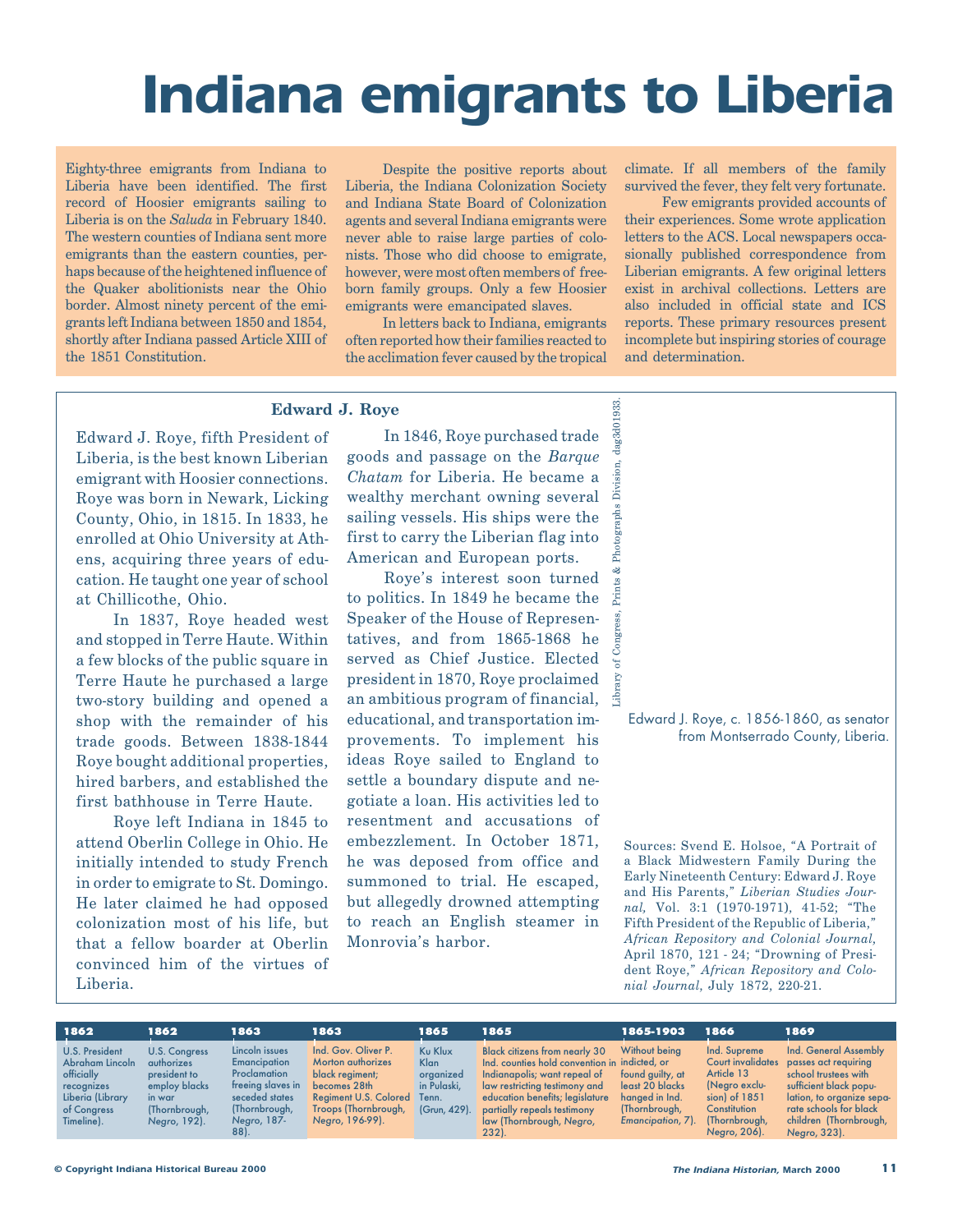#### **William Findlay from Lafayette**

William W. Findlay, a barber from Lafayette and Covington, hoped to organize a company of forty to fifty emigrants. He approached the Fountain County Colonization Society for assistance. It agreed to procure one or two large flatboats and solicit local farmers for supplies of wheat, corn, barley, flour, and pork. Emigrants would travel to New Orleans where they would sell off the produce not needed for Liberia. The proceeds of the sale would pay the passage to Liberia.

Forced to abandon his original

Findlay's letter to Indiana Governor Joseph A. Wright (excerpted here) described conditions in Liberia and sought suppport for an Indiana colony in Liberia at Grand Cape Mount. These excerpts reproduced at right are from the African Repository and Colonial Journal, August 1853. The original is located in the Joseph A. Wright collection at the Indiana State Archives.

plan, but with assistance from the ACS, Findlay and his family, and the Henry Fry family of Covington, removed to Liberia on the *D. C. Foster* in the fall of 1850.

Findlay settled on a forty acre farm on the St. Paul River near Caldwell. In 1854, he was appointed Justice of the Peace in Montserrado County. Through letters to friends in Indiana he hoped to lead future Hoosier emigrants to an Indiana settlement. He wrote: "I believe this is the true home of the colored man, and those who come here with the right spirit will never regret it. We are all very much pleased with the country, and hope our colored friends in Indiana will join us."

He wrote to Indiana Governor Joseph A. Wright in 1853 hoping to involve investors in Liberia's exportable crops. He assured Governor Wright that he would "be able to make money for them and myself." Sources: W. W. Findlay to W. F. Reynolds, May 8, 1850, *Lafayette Daily Journal*, July 8, 1850; W. W. Findlay to Joseph A. Wright, March 8, 1853, *African Repository and Colonial Journal*, August 1853, 235-36.

UPPER CALDWELL, LIBERIA, ? March 8, 1853. To His Excellency the Gov. Jos. A. Wright:

an old friend of mine, I take pleasto let you know something about together. how we are getting along in Liberia, believing you to be a true at that place as soon as possible, as friend to Liberia, and to the colored race.

I am much pleased with this country, and I do believe that every colored man, that respects himself, as a man, would do well to come here, for truly I do think that it is a good country; but like all other new countries, a man has privations to undergo, and a reasonable man cannot expect that he can get every thing here as handy as he can in old settled countries. But if he has money he need not lack for luxuries here, and some that he cannot get in America.

We have had some wars with the natives since I have been here, down at Bassa. The President had to take two hundred men and go to Cape Mount, on the account of the

native disturbance up there. They came home yesterday. They got the chief Boombo and about fifty of StR: As I look upon you as being his men, and brought them down.-And he will have his trial as soon sure in addressing you a few lines as they can get the rest of the chiefs

> They want to have a settlement the natives are all the time fighting and making slaves of each other. We find that they cannot be kept down unless there is a settlement. there, and the Legislature at its last session passed a bill to settle that place, and the President has been holding back waiting to see what Indiana and Ohio were going to do, in regard to selecting lands, as they have said that they wanted that place for a settlement. And the Government has about as many calls on her treasury as she is able to get along with, so I should be glad to hear from the Hoosier and Buck-eye States. And I should be very happy, and think it a great honor if I should be able to help lay the foundation of that new State, and for which I should look back to my old home with much veneration.

| 1869                     | 1875                      | 1877                                                       | 1879-1885                             | 1880            | 1885                                     | 1896                      | 1900            |
|--------------------------|---------------------------|------------------------------------------------------------|---------------------------------------|-----------------|------------------------------------------|---------------------------|-----------------|
| Ind. ratifies 15th       | U.S. Congress passes      | Ind. General Assembly                                      | <b>Brothers Robert.</b>               |                 | James S. Hinton, Ind. General Assembly   | In Plessy v. Ferguson,    | More than       |
| Amendment to             | Civil Rights Act prohibi- | amends school law and per-                                 | Benjamin, and James 1st black citizen |                 | passes Civil Rights Law                  | U.S. Supreme Court        | 57,000 blacks   |
| <b>U.S. Constitution</b> | ting discrimination in    | mits black students to attend                              | <b>Bagley publish</b>                 | elected to Ind. | prohibiting discrimination               | declares that "separate   | live in Ind.;   |
| giving vote              | public accommodations,    | white schools where no black Indianapolis Leader, House of |                                       |                 | in public accommodations,                | but equal" facilities do  | 16,000 live in  |
| to black men             | amusements, and           | schools exist, thereby                                     | first black newspaper Representatives |                 | amusements, and convey-                  | not violate the equal     | Indianapolis    |
| (Thornbrough,            | conveyances               | opening public high schools                                | in Ind. (Thornbrough, (Thornbrough,   |                 | ances; law generally                     | protection clause of 14th | (Thornbrough,   |
| Negro, 248).             | (Thornbrough,             | to black students                                          | Negro, 383-84).                       | Emancipation,   | ignored by white residents               | Amendment (Thornbrough,   | Emancipa-       |
|                          | Negro, 257).              | (Thornbrough, Negro, 341).                                 |                                       | 9).             | (Thornbrough, Negro, 394). Negro, 328n). |                           | $\frac{1}{5}$ . |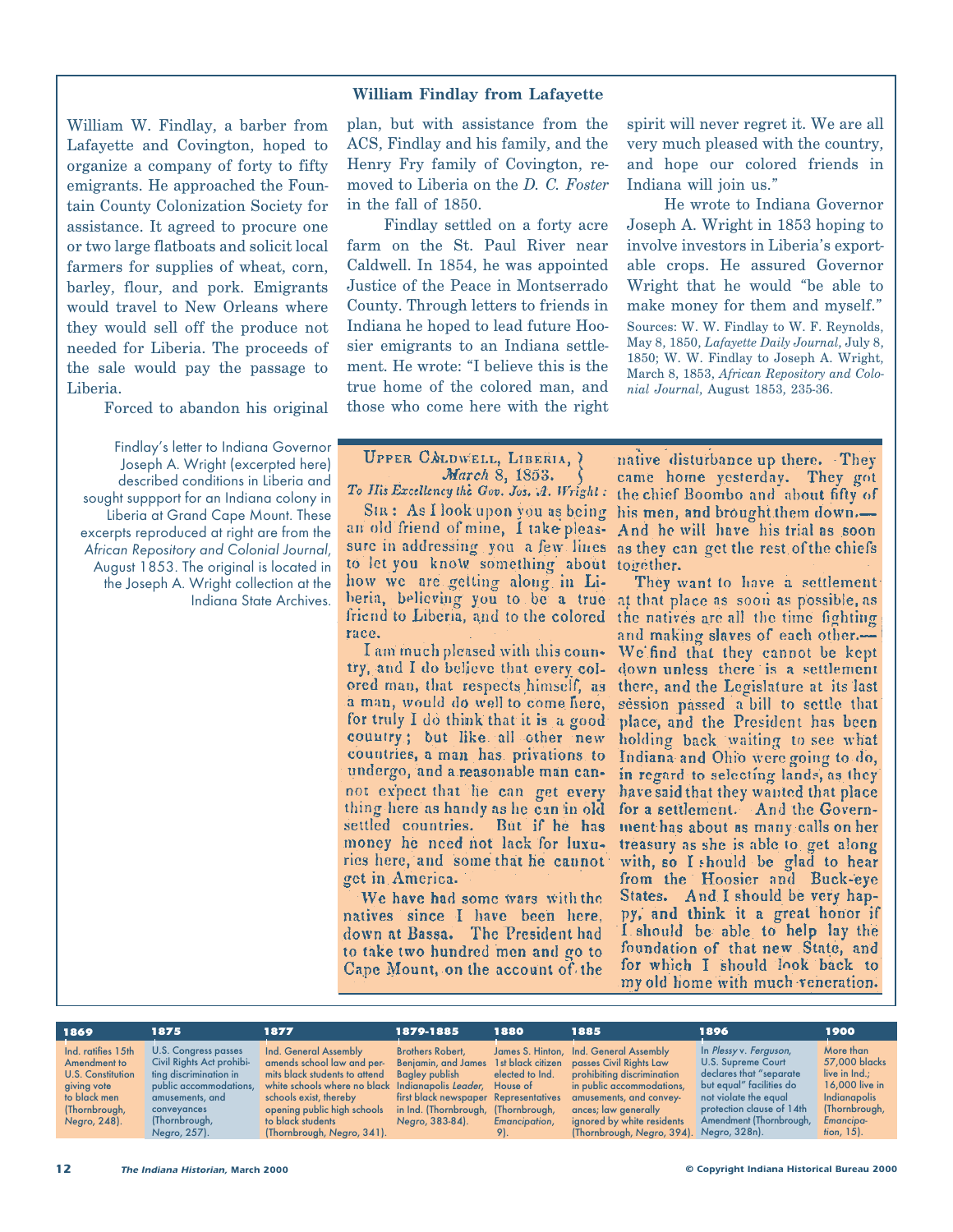*African Repository and Colonial Journal*, June 1853, 171-72.CAPE PALMAS, Feb. 5, 1853. REV. MR. J. MITCHELL-Dear Sir: I have arrived safe on the shore of Africa, at last. I have had a tedious time of it, having to lay at Baltimore nearly seven months. We  $nal,$ set sail from the city of Baltimore on the 27th of last November; forty days from that we hove in sight of Cape Mesurado. At two o'clock we dropped anchor. I am much pleased with the country, and prospects are flattering. I took a trip up St. Paul river, some seventeen miles. I would say that a more beautiful country I never saw any-<br>where. I took breakfast with my friend, Mr. W. W. Findlay, justice of the peace of the county in which he lives. He and his family were<br>all well. He is living in his own house, on his own land, and says he never was so happy in his life, as now. Instead of the death of some of his family, there is an increase of one, as fine a boy as I would wish to see. I also saw Mrs. Tompkins, of Madison, and her family. She says she would not come back for any consideration

 $\overline{171}$ 

1853,

I called on the President, and found him much of a gentleman. I think the colony of Maryland will annex themselves to the republic before long; if so, the Indianians had better make a purchase up the Cavala river, a few miles, as it is much the healthiest place on the coast of Africa. A great many come here that have no fever at all.

I remain, yours, &c., S. B. WEBSTER.

#### **Samuel Webster from Lafayette**

Samuel B. Webster, a Lafayette barber and president of the African Methodist Episcopal Sunday School Association, participated in the "Colored Peoples Convention" in Lafayette in 1843. He planned to emigrate to Liberia with his wife and two daughters. After the death of his wife, Webster made the trip alone on the *Barque Shirley* in November 1852. After settling on Roberts' Point Grand Cape Mount, he taught school at the garrison.

In 1853, Webster wrote of his first impression of Monrovia. "The people of Monrovia are generally contented and happy, and live in a style superior to the people in Cincinnati or Baltimore. They have every thing on the table that heart could wish or appetite crave. Some of the citizens live in fine stone and brick houses, and the houses are much better than those occupied by the colored people of the towns in the West."

The St. Paul, the St. John, and the Junk are the only rivers of any considerable length or width in Liberia. Some of the more prosperous farm settlements, such as Caldwell, Virginia, Kentucky, and Millsburg were located along the St. Paul River. Webster compared the St. Paul to one of Indiana's most famous rivers: "I have been up St. Paul river as far as Caldwell, and I came to the conclusion to make it my future home. It is certainly the finest country I have ever seen. There are no parts of the Wabash, from its mouth to its head, that can in any way compare with it in beauty and fertility."

Webster also described the farming he saw in Liberia: "I have actually seen, with my own eyes, large fields of sugar-cane, and drank of the syrup made from it; and as fine specimens of coffee as the world produces. I also saw rice, cotton, cassada, yams, chickens in abundance, and as fine, if not finer hogs than are seen running about the streets of Lafayette, and plenty of them; as fine cattle, although they are not quite as large as our two years old cattle, but make excellent beef. I have eaten several meals of entire African production."

Source: Samuel B. Webster to Morris and Birtch, January 12, 1853, *African Repository and Colonial Journal*, June 1853, 171-72.

#### **Tompkins Family from Madison**

The family of Peter and Harriet Tompkins of Madison emigrated on the *Brig Alida* in February 1851. In less than a year, five members of the family died including Peter. Harriet Tompkins and the surviving children were left homeless and penniless. She wrote several letters to her benefactor, the Reverend John Finley Crowe of Hanover College, asking for aid. "My family being so long sick that before my

husbend dead he had spent all the mony that he had brot to this country . . . he left me without any thing. . . . So if you would send me a cage of nales, a box of soap, three or for peaces of coten cloths, calocos . . . some secant handed clothing." Crowe attempted to send supplies to the family, but the ship carrying the provisions sank off the shores of Liberia. As the ship had already docked at Monrovia, insurance did not cover the loss!

Tompkins, however, would not give up on her new home. She wrote, "I am well contented in this contry as I could be with eny country in the world. I have n[ever] seen any country that I liked better. . . ."

Source: Tompkins to John Finley Crowe, February 28, 1850, John Finley Crowe Collection, Indiana Historical Society. (Original letters at Hanover College, Duggan Library, Hanover, Indiana).

| 1902                                                                                                                                                                                             | 1903                                                                                                                                         | 1903                                                                                                                                        | 1908                                                                                                               | 1910                                                                                                                                       | 1914-1919                             | 1924                                                                                                                   | 1935                                                                                                                                                                 | 1935                                                                                                                     |
|--------------------------------------------------------------------------------------------------------------------------------------------------------------------------------------------------|----------------------------------------------------------------------------------------------------------------------------------------------|---------------------------------------------------------------------------------------------------------------------------------------------|--------------------------------------------------------------------------------------------------------------------|--------------------------------------------------------------------------------------------------------------------------------------------|---------------------------------------|------------------------------------------------------------------------------------------------------------------------|----------------------------------------------------------------------------------------------------------------------------------------------------------------------|--------------------------------------------------------------------------------------------------------------------------|
| Young black men in<br>Indianapolis form group<br>as branch of Ind. Young<br>Men's Christian<br>Association: becomes the<br><b>Senate Avenue YMCA</b><br>(Thornbrough, Emancipa-<br>fion, $84$ ). | Governments of<br><b>Liberia and Great</b><br>Britain agree on<br>Sierra Leone and<br>Liberian borders<br>(Library of Congress<br>Timeline). | July<br>Violent race<br>riots in Evansville;<br>state militia sent<br>by Gov. Winfield<br><b>Durbin</b><br>(Thornbrough,<br>Negro, 284-85). | Jack Johnson<br>becomes the<br>world's 1st<br><b>black</b><br>heavyweight<br>boxina<br>champion<br>$(Grun, 461)$ . | W. E. B. DuBois<br>establishes<br><b>National</b><br>Association for<br>the Advancement<br>of Colored<br>People in U.S.<br>$(Grun, 462)$ . | World War I<br>(Grun.<br>$466 - 76$ . | Ku Klux Klan-<br>backed<br>Republican<br>party wins Ind.<br>elections<br>(Thornbrough,<br>Emancipa-<br>$fion, 31-33$ . | Ind. law reavires<br>Indianapolis to provide<br>transportation for black<br>students required to<br>attend segregated<br>schools (Thornbrough,<br>Emancipation, 56). | <b>Black athlete, Jesse</b><br>Owens, wins four<br>gold medals at<br><b>Olympic Games,</b><br>Germany<br>$(Grun, 511)$ . |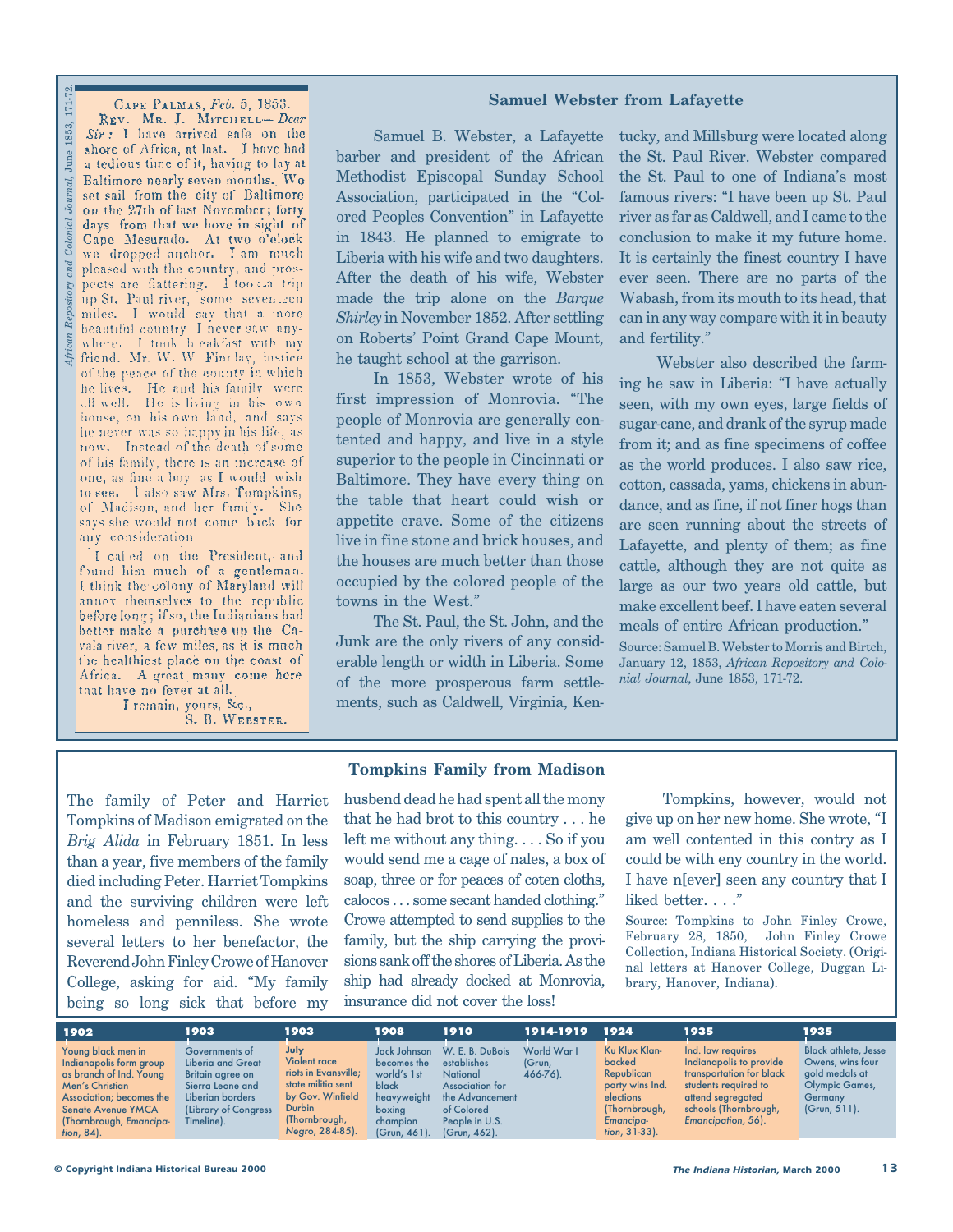### **You be the historian**

#### Sarah A. Fry's letter

Potential emigrants frequently sought reliable information—especially eyewitness testimony—on living and working conditions in Liberia. The American Colonization Society published reports and letters from emigrants. These publications were sent out to free blacks interested in emigrating to Liberia.

Indiana newspapers also printed letters from Hoosier emigrants. Debate over authenticity and accuracy of letters, however, was not uncommon between opponents and proponents of colonization.

In the summer of 1851, a letter reputedly from emigrant Sarah A. Fry appeared in Indiana newspapers. She had emigrated to Liberia with her husband and children from Covington on the D. C. Foster in the fall of 1850. A letter from emigrant Samuel B. Webster in 1853 includes a statement that "Mrs. Fry says she did not write that letter that was in circulation there" in Indiana (African Repository and Colonial Journal, August 1853, pp. 232-33). Given this denial, can the Fry letter still be used as evidence of life in Liberia?

#### **Evaluate the document**

• Why might Sarah A. Fry have written the letter?

• List and compare positive and negative aspects of life according to the letter. Do you think the letter is an accurate description of life in Liberia for Hoosier settlers? Compare this one to other letters cited in this issue.

• Do you believe that the letter would encourage Hoosier blacks to move to Liberia?

• What would opponents of colonization have to gain from printing Fry's letter and the denial in Webster's letter?

• What would supporters of colonization have to gain from printing Fry's letter and the denial in Webster's letter?

• If Sarah A. Fry did write the letter, why might she later deny writing the letter?

#### **Further Research**

• Check sources in your area to see if you can find more information about emigrants to Liberia.

• How many people emigrated from neighboring states and other states? Is there a geographical pattern of emigration?

• What is Liberia like today?

From the Covington Friend. LETTER FROM JIRERIA: Mrs. SARAH A. FRY, one of the company

 $\frac{1}{2}$  colored emigrants from Covington, writes  $\frac{1}{2}$ a letter back from Monrovia, dated April 16th. 1851. All of the company were poor, and they have suffered much, of which Mrs. Fry they have suffered much, of which Mrs. Fry  $\frac{3}{5}$ <br>gives a melanchrily account. But notwith-<br>standing their many privations, they love Li-<br>beria, and would under no considerations re-<br>turn. Mrs. Fry writes:

"Myself and family are not well-we have with Mr. Fry; he has not been able to do anything towards making a livelihood-but I hope he will be able soon. I have lost my two youngest children; a boy and a girl-my<br>babe four months old. Isabel and Elizabeth's health is very had yet.

"I like Africa very well; but it is a hard country for a stranger that has no means.-Expositor in the analysis of the set of the set of the set of the set of the set of the set of the set of the set of the set of the set of the set of the set of the set of the set of the set of the set of the set of the se --my clothing, beds, quilts, pots, kettles, &c.; and I have nothing to live upon. My dear friends, I have seen hard times since I left you all-I have wished I had the slop out of your cow's tubs, and would be glad to get itfor my family to eat. We can get no meat, no flour, no lard, because we have no money -we don't get a pound of meat or flour a week. The colored people here are not friends to us; they are harder upon us then the white people ever were. They will not credit us with a cent even when we are sick. Please send us something to eat and wear. I have no clothes for myself, my children or Fry-we sold them for something to eat.-Please send me something to eat and wearsend me and the children some shoes; we all are bare-footed-and this is a hard place to go bare-foot-it-makes wounds on your feet that you can't cure.' Please to send us some of your old bonneis and shawls; and some white muslin to make us some clothing :--Please send me a quilt and an oven, and some<br>tea cups, and  $\pi$  skillet and lid, &c., and tell all my friends, both ladies and gentlemen, to pity poor me.

"But still I must acknowledge I like Liheria, and I don't want to come back, and I would not come back. I have liberty here!

"Mr. Finley has got a school-he is teaching the native boys. If I had one year's start, I could get along. I do all I can to make a living. Give my love to Mrs. Shaltz and Mr. Walker, and tell them to come home. This is the place for them-where their fears will all sleep and arouse them no more.-Tell them to come prepared for the country, and they can get along. Please send me some quilt patterns! Tell Miney Howard to come to her native country-I have no doubt but she would like it-but to come prepared, for it is a hard place, but a free one.'

|                                       | 1940-1945 1943                                                                | 1946                                                                                                                                | 1947                                                                                                        | 1949                                                                                               | 1954                                                                                 | 1955                                                                        | 1957                                                                                                                                          | 1958                                                                                                                      | 1963                                                                                                                                                                                                                     |
|---------------------------------------|-------------------------------------------------------------------------------|-------------------------------------------------------------------------------------------------------------------------------------|-------------------------------------------------------------------------------------------------------------|----------------------------------------------------------------------------------------------------|--------------------------------------------------------------------------------------|-----------------------------------------------------------------------------|-----------------------------------------------------------------------------------------------------------------------------------------------|---------------------------------------------------------------------------------------------------------------------------|--------------------------------------------------------------------------------------------------------------------------------------------------------------------------------------------------------------------------|
| World War II<br>(Grun,<br>$516-24$ ). | Race riots<br>in several<br>major U.S.<br><b>cities</b><br>(Grun,<br>$521$ ). | Indiaenous<br>peoples of<br>Liberia given<br>right to vote and<br>participate in<br>elections (Library<br>of Congress<br>Timeline). | Jackie<br>Robinson<br>becomes 1st<br>black to sign<br>with major<br>league<br>baseball team<br>(Grun, 527). | Ind. General<br>Assembly bans<br>segregation in<br>public schools<br>(Thornbrough,<br>Negro, 395). | U.S. Supreme<br>Court outlaws<br>segregation<br>in public<br>schools<br>(Grun, 536). | <b>Blacks boycott</b><br>buses in<br>Montgomery,<br>Ala. (Grun,<br>$538$ ). | <b>President Dwight</b><br>D. Eisenhower<br>sends troops to<br>Little Rock,<br>Ark.; schools<br>refuse to deseg-<br>regate (Grun,<br>$541$ ). | Liberian representatives<br>attend 1st conference<br>of independent African<br>nations (Library of<br>Congress Timeline). | Civil rights demonstrations<br>by blacks in Birmingham,<br>Ala.; riots, beatings by<br>whites and police result;<br>"Freedom Marchers."<br>200,000 blacks and whites,<br>demonstrate in Washington,<br>D.C. (Grun, 550). |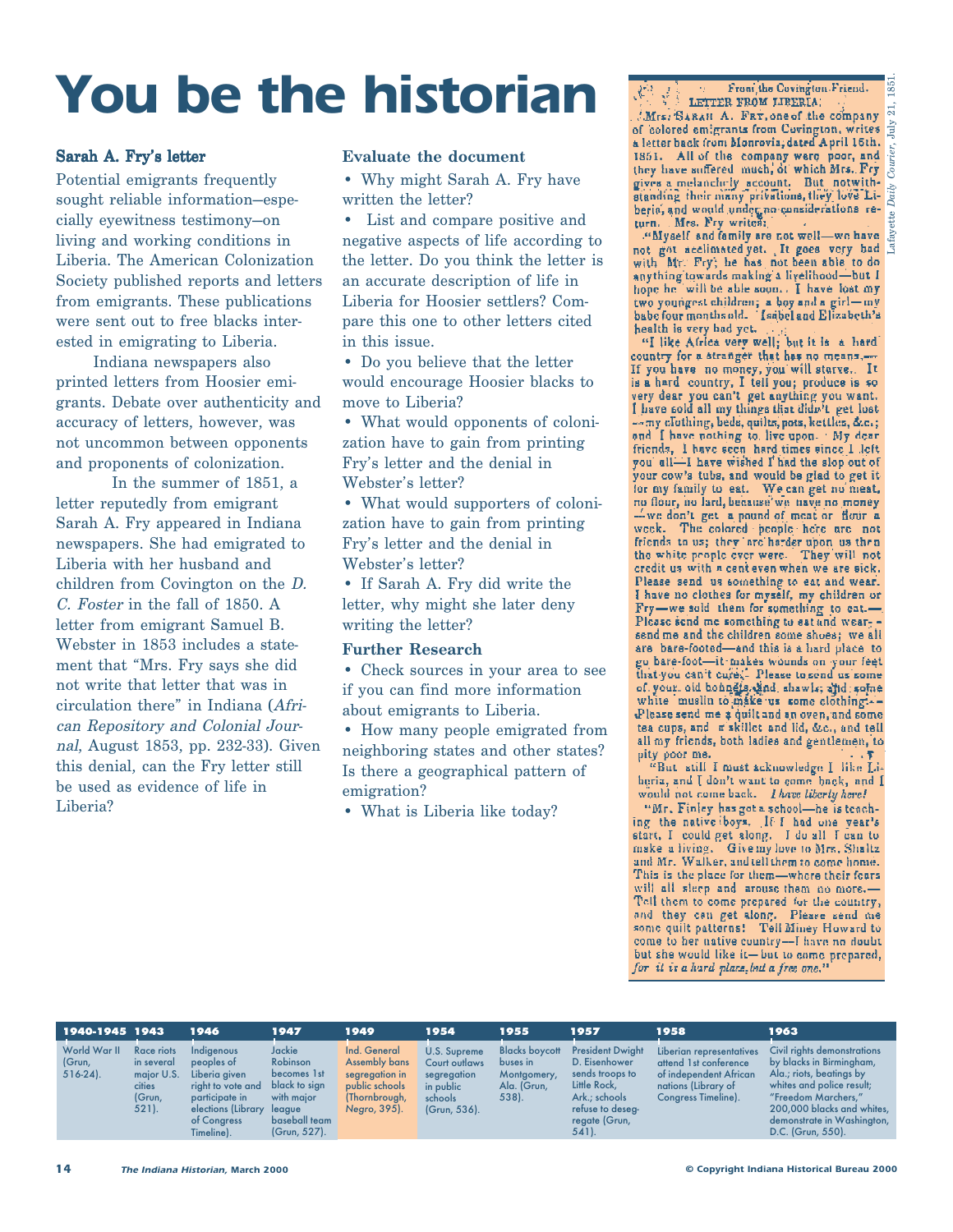with the topic discussed. Some older items, especially, may include dated practices and ideas that are no longer generally accepted. Resources reflecting current practices are noted whenever possible.

### A Note Regarding Resources: Items are listed on this page that enhance work<br>with the topic discussed. Some older items, especially, may include dated<br>practices and ideas that are no longer generally accepted. Resources<br>**Se**

#### **Bibliography**

• *African Repository and Colonial Journal.* Washington, D.C., 1825-1892.

• American Colonization Society Papers. Manuscript Division, Library of Congress.

• *Answer of the Agent of the Indiana Colonization Society.* Indianapolis, 1852.

• "Black Settlers in Indiana." *The Indiana Junior Historian*. Indianapolis, February 1993.

• Blackford, Isaac. *An Address of the First Stated Meeting of the Indiana Colonization Society.* Indianapolis, 1829.

• *Circular to the Friends of African Colonization.* Jeffersonville, 1855.

• Crenshaw, Gwendolyn J. *"Bury Me in a Free Land": The Abolitionist Movement in Indiana, 1816-1865.* Indianapolis, 1986.

• Grun, Bernard. *The Timetables of History*. 3rd ed. New York, 1991.

• *Eleventh Annual Report of Indiana Colonization Society.* Indianapolis, 1846.

• Hawkins, Hubert, comp. *Indiana's Road to Statehood*. Reprint. Indianapolis, 1997.

• *Information About Going to Liberia.* Washington, D.C., 1852.

• *Journal of the House of Representatives of the State of Indiana during the Fortieth Regular Session.* Indianapolis, 1859.

• *Laws of Indiana,* revised 1831. Indianapolis, 1831.

• *Laws of Indiana*, revised 1843. Indianapolis, 1843.

• *Laws of Indiana*, revised 1852. Indianapolis, 1852.

• *Laws of Indiana*, revised 1853. Indianapolis, 1853.

• Lugenbeel, James Washington. *Sketches of Liberia*. Washington [D.C], 1853.

• Moses, Wilson Jeremiah, ed. *Liberian Dreams: Back-to-Africa Narratives from the 1850s.* University Park, Pa., 1998.

• Philbrick, Francis S., ed. *The Laws of Indiana Territory, 1801-1809*. Reprint. Indianapolis, 1931.

• *Report of the Agent of the Colonization Society.* Indianapolis, 1855.

• *Report of the Rev. John McKay, Colored Agent of the State Board of Colonization On Liberia.* Indianapolis, 1854.

• *Report of the Secretary of the State Board of Colonization.* Indianapolis, 1853.

• *Report of the Secretary of the State Board of Colonization.* Indianapolis, 1857.

• *Report of the Secretary of the State Board of Colonization.* Indianapolis, 1859.

• *Report on Colonization for 1863.* Indianapolis, 1864.

• Riker, Dorothy, and Gayle Thornbrough, eds. *Messages and Papers . . . of James Brown Ray*. Indianapolis, 1954.

• Thornbrough, Emma Lou. *Since Emancipation, a Short History of Indiana Negroes, 1863-1963.* [Indianapolis, 1964].

• Thornbrough, Emma Lou. *The Negro in Indiana Before 1900.* Indianapolis, 1957.

• *Twelfth Annual Report of the Indiana Colonization Society.* Indianapolis, 1847.

• Vincent, Stephen A. *Southern Seed, Northern Soil*. Bloomington, 1999.

#### **Internet Resources**

• The *African-American Mosaic* at http://lcweb.loc.gov/exhibits/african/ intro.html

• *African-American Perspectives: Pamphlets from the Daniel A. P. Murray collection, 1818-1907* at http:// lcweb2.loc.gov/ammem/aap/ aaphome.html

#### **Resources on Liberia**

• Boley, G. E. Saigbe. *Liberia: The Rise and Fall of the First Republic.* New York, 1983.

• Cassell, C. Abayomi. *Liberia: The History of the First African Republic.* New York, 1970.

• Dunn, Elwood D., and Svend E. Hails. *Historical Dictionary of Liberia.* African Historical Dictionaries Series. Metuchen, N.J., 1985.

• Johnston, Harry. *Liberia.* London, 1906.

• Liebenow, J. Gus. *Liberia: The Quest for Democracy.* Bloomington, 1987.

• Nelson, Harold D., ed. *Liberia: A Country Study.* Washington, D.C., 1985.

• Shick, Tom W. *Behold the Promised Land: The History of Afro-American Settler Society in Nineteenth Century Liberia.* Baltimore, 1980.

• Smith, James Wesley. *Sojourners in Search of Freedom: The Settlement of Liberia by Black Americans.* Lanham, Md., 1987.

• Staudenraus, P. J. *The African Colonization Movement, 1816-1865.* Reprint. New York, 1980.

• Woodtor, Dee Palmer. *Finding a Place Called Home: A Guide to African-American Genealogy and Historical Identity.* New York, 1999.

| 1963      |                                                 | 1965                                                                                                                                                                                                                                                                                                                                                            | 1968         | 1980                                                                                                                                               | 1985                                                                          | 1986                                                                            | 1989                                                                   | 1997                                                                                                                                |
|-----------|-------------------------------------------------|-----------------------------------------------------------------------------------------------------------------------------------------------------------------------------------------------------------------------------------------------------------------------------------------------------------------------------------------------------------------|--------------|----------------------------------------------------------------------------------------------------------------------------------------------------|-------------------------------------------------------------------------------|---------------------------------------------------------------------------------|------------------------------------------------------------------------|-------------------------------------------------------------------------------------------------------------------------------------|
| President | assassinated in<br>Dallas, Tex.<br>(Grun, 552). | Malcom X assassinated in N.Y.; racial violence Martin Luther King<br>John F. Kennedy in Selma, Ala.; 4,000 civil rights demonstrators assassinated in<br>led by Martin Luther King, march from Selma to Memphis, Tenn.<br>Montgomery: race riots in Watts, district of Los<br>Angeles: 35 dead, 4,000 arrested, \$40 million<br>in property damage (Grun, 554). | (Grun, 560). | Military coup overthrows<br>government; Liberia's<br>president assassinated;<br>ends 1st republic of<br>Liberia (Library of<br>Congress Timeline). | Civilian rule<br>restored in<br>Liberia (Library<br>of Congress<br>Timeline). | 2nd republic of<br>Liberia established<br>(Library of<br>Congress<br>Timeline). | Liberian<br>government<br>ensues (Library<br>of Congress<br>Timeline). | President of 3rd<br>republic of Liberia<br>toppled; civil war elected after peace<br>restored (Library<br>of Congress<br>Timeline). |